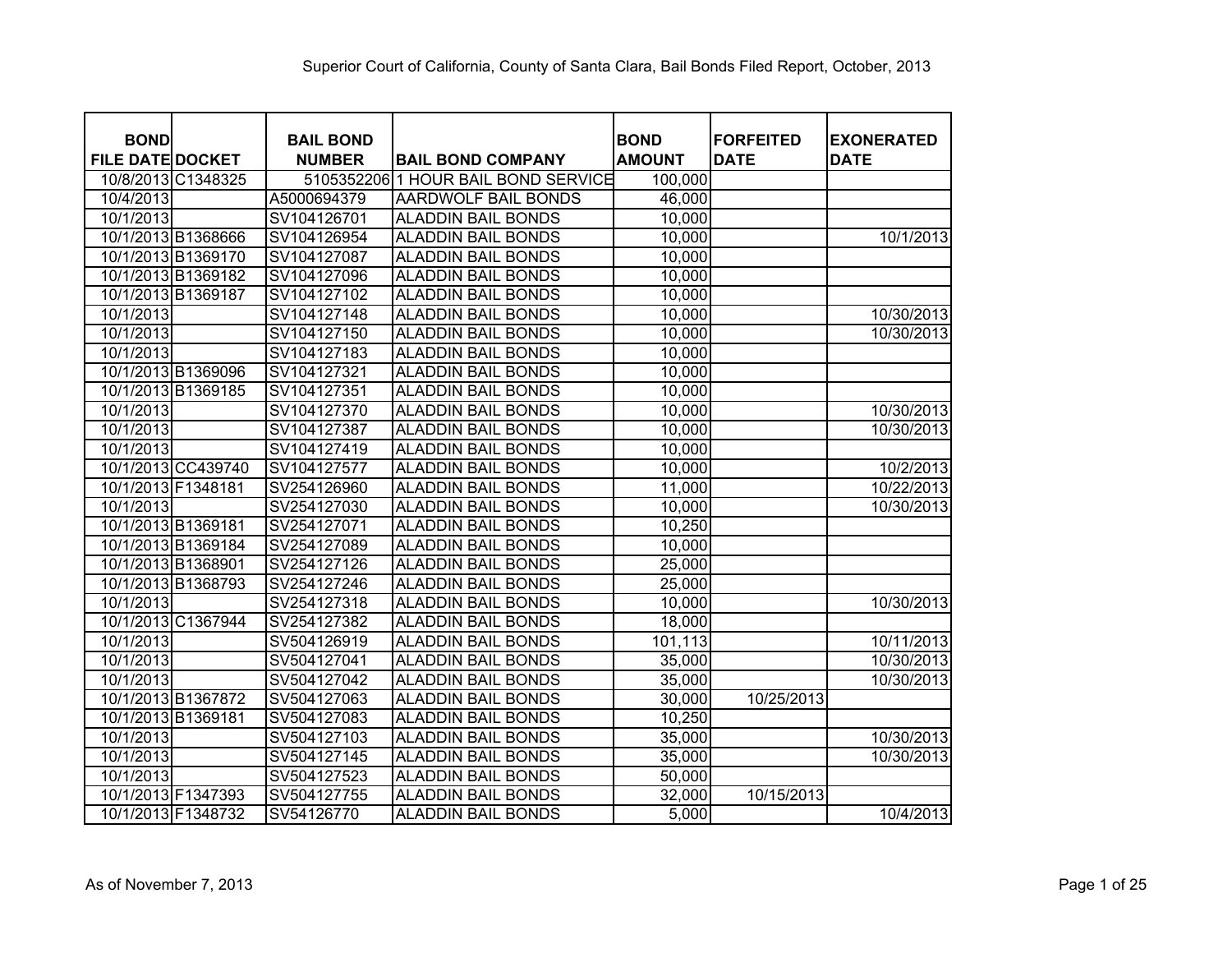| <b>BOND</b><br><b>FILE DATE DOCKET</b> |                    | <b>BAIL BOND</b>            |                                                       | <b>BOND</b>            | <b>FORFEITED</b><br><b>DATE</b> | <b>EXONERATED</b><br><b>DATE</b> |
|----------------------------------------|--------------------|-----------------------------|-------------------------------------------------------|------------------------|---------------------------------|----------------------------------|
|                                        | 10/1/2013 B1263356 | <b>NUMBER</b><br>SV54126776 | <b>BAIL BOND COMPANY</b><br><b>ALADDIN BAIL BONDS</b> | <b>AMOUNT</b><br>5,000 |                                 | 10/3/2013                        |
| 10/1/2013                              |                    | SV54127430                  | <b>ALADDIN BAIL BONDS</b>                             | 5,000                  |                                 |                                  |
|                                        | 10/1/2013 C1365521 | SV54127580                  | <b>ALADDIN BAIL BONDS</b>                             | 5,000                  |                                 |                                  |
|                                        | 10/2/2013 C1366984 | SV1004127790                | <b>ALADDIN BAIL BONDS</b>                             | 51,000                 |                                 |                                  |
| 10/2/2013 B1368361                     |                    | SV104127080                 | <b>ALADDIN BAIL BONDS</b>                             | 10,000                 |                                 |                                  |
|                                        | 10/2/2013 B1369075 | SV104127149                 | <b>ALADDIN BAIL BONDS</b>                             | 10,000                 |                                 |                                  |
|                                        | 10/2/2013 B1369126 | SV104127615                 | <b>ALADDIN BAIL BONDS</b>                             | 10,000                 |                                 |                                  |
|                                        | 10/2/2013 B1156864 | SV254126029                 | <b>ALADDIN BAIL BONDS</b>                             | 15,000                 |                                 |                                  |
| 10/2/2013                              |                    | SV254127785                 | <b>ALADDIN BAIL BONDS</b>                             | 25,000                 |                                 |                                  |
|                                        | 10/2/2013 C1365695 | SV504127529                 | <b>ALADDIN BAIL BONDS</b>                             | 37,000                 |                                 |                                  |
| 10/2/2013                              |                    | SV504127602                 | <b>ALADDIN BAIL BONDS</b>                             | 26,000                 |                                 |                                  |
|                                        | 10/2/2013 C1360674 | SV504127661                 | <b>ALADDIN BAIL BONDS</b>                             | 50,000                 |                                 |                                  |
|                                        | 10/2/2013 C1367211 | SV504127680                 | <b>ALADDIN BAIL BONDS</b>                             | 30,000                 |                                 |                                  |
|                                        | 10/2/2013 B1369262 | SV54127646                  | <b>ALADDIN BAIL BONDS</b>                             | 5,000                  |                                 |                                  |
|                                        |                    |                             | <b>ALADDIN BAIL BONDS</b>                             | 5,000                  |                                 |                                  |
|                                        | 10/2/2013 C1363964 | SV54127784                  | <b>ALADDIN BAIL BONDS</b>                             | 10,000                 |                                 |                                  |
| 10/3/2013                              | 10/3/2013 C1365407 | SV104127491<br>SV104127856  | <b>ALADDIN BAIL BONDS</b>                             | 10,000                 |                                 |                                  |
|                                        |                    |                             |                                                       | 10,000                 |                                 |                                  |
| 10/3/2013                              |                    | SV104128055                 | <b>ALADDIN BAIL BONDS</b>                             |                        |                                 |                                  |
| 10/3/2013                              |                    | SV254128084                 | <b>ALADDIN BAIL BONDS</b>                             | 16,000                 |                                 |                                  |
| 10/3/2013                              |                    | SV504127696                 | <b>ALADDIN BAIL BONDS</b>                             | 11,000                 |                                 |                                  |
|                                        | 10/3/2013 C1107911 | SV54127444                  | <b>ALADDIN BAIL BONDS</b>                             | 5,000                  |                                 |                                  |
|                                        | 10/3/2013 C1364034 | SV54127482                  | <b>ALADDIN BAIL BONDS</b>                             | 5,000                  |                                 | 10/7/2013                        |
|                                        | 10/3/2013 C1364272 | SV54127671                  | <b>ALADDIN BAIL BONDS</b>                             | 5,000                  |                                 |                                  |
|                                        | 10/4/2013 F1348388 | SV254128278                 | <b>ALADDIN BAIL BONDS</b>                             | 20,000                 |                                 | 10/9/2013                        |
|                                        | 10/4/2013 C1367043 | SV504128139                 | <b>ALADDIN BAIL BONDS</b>                             | 50,000                 |                                 |                                  |
|                                        | 10/4/2013 C1366770 | SV504128170                 | <b>ALADDIN BAIL BONDS</b>                             | 40,000                 |                                 |                                  |
|                                        | 10/7/2013 B1368833 | SV104128176                 | <b>ALADDIN BAIL BONDS</b>                             | 10,000                 |                                 |                                  |
|                                        | 10/7/2013 C1368471 | SV104128368                 | <b>ALADDIN BAIL BONDS</b>                             | 10,000                 |                                 |                                  |
|                                        | 10/7/2013 C1365189 | SV104128554                 | <b>ALADDIN BAIL BONDS</b>                             | 10,000                 |                                 |                                  |
| 10/7/2013                              |                    | SV104128718                 | <b>ALADDIN BAIL BONDS</b>                             | 10,000                 |                                 |                                  |
|                                        | 10/7/2013 CC932437 | SV104128820                 | <b>ALADDIN BAIL BONDS</b>                             | 10,000                 |                                 |                                  |
| 10/7/2013                              |                    | SV104128972                 | <b>ALADDIN BAIL BONDS</b>                             | 6,000                  |                                 |                                  |
| 10/7/2013                              |                    | SV104128988                 | <b>ALADDIN BAIL BONDS</b>                             | 10,000                 |                                 |                                  |
|                                        | 10/7/2013 C1357047 | SV254128455                 | <b>ALADDIN BAIL BONDS</b>                             | 25,000                 |                                 |                                  |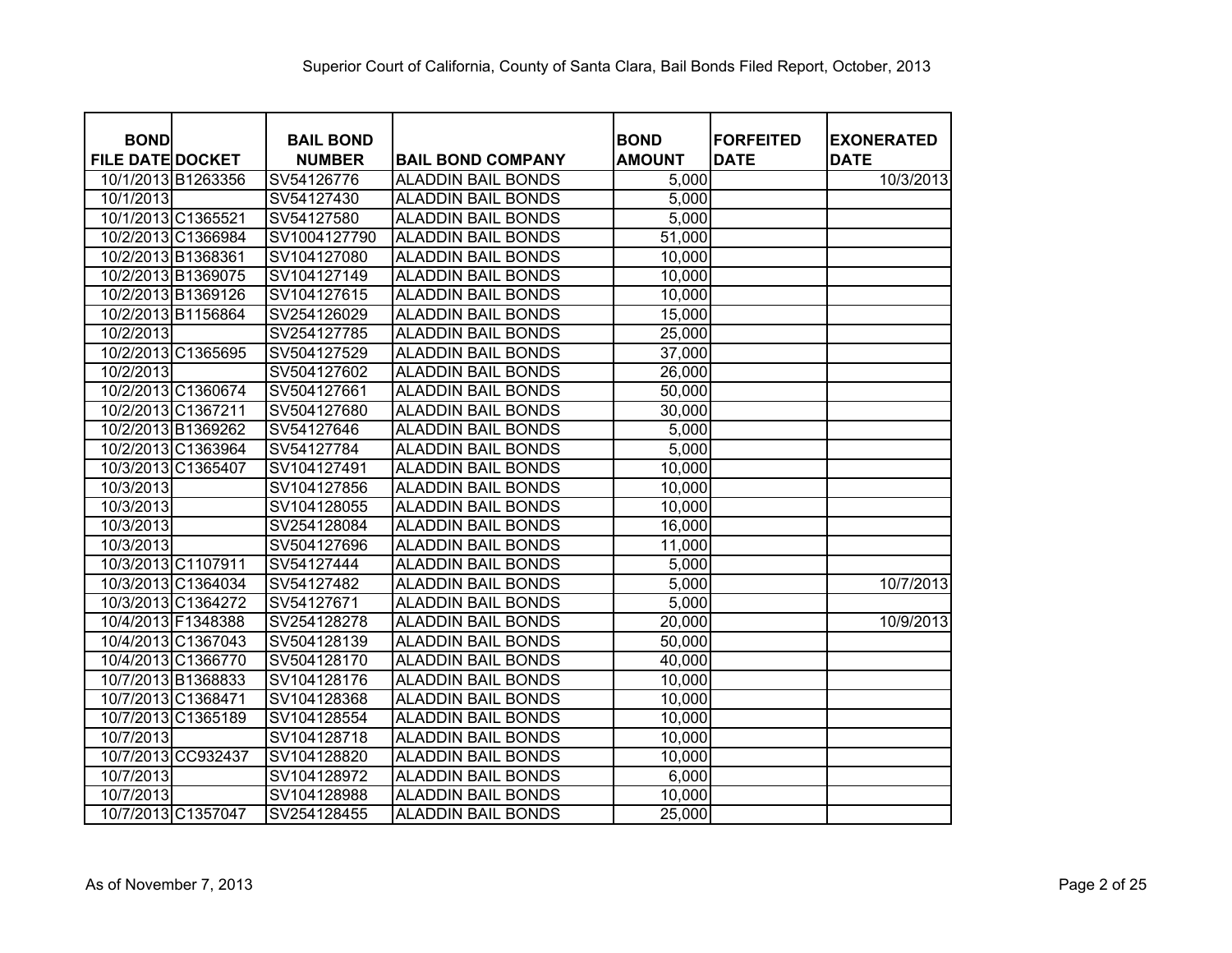| <b>BOND</b>             | <b>BAIL BOND</b> |                           | <b>BOND</b>   | <b>FORFEITED</b> | <b>EXONERATED</b> |
|-------------------------|------------------|---------------------------|---------------|------------------|-------------------|
| <b>FILE DATE DOCKET</b> | <b>NUMBER</b>    | <b>BAIL BOND COMPANY</b>  | <b>AMOUNT</b> | <b>DATE</b>      | <b>DATE</b>       |
| 10/7/2013               | SV254128650      | <b>ALADDIN BAIL BONDS</b> | 16,000        |                  |                   |
| 10/7/2013 C1368323      | SV254128953      | <b>ALADDIN BAIL BONDS</b> | 16,000        |                  |                   |
| 10/7/2013               | SV254128990      | <b>ALADDIN BAIL BONDS</b> | 20,000        |                  |                   |
| 10/7/2013 C1367619      | SV504128475      | <b>ALADDIN BAIL BONDS</b> | 50,000        |                  |                   |
| 10/7/2013               | SV504128892      | <b>ALADDIN BAIL BONDS</b> | 30,000        |                  |                   |
| 10/7/2013               | SV504128964      | <b>ALADDIN BAIL BONDS</b> | 50,000        |                  |                   |
| 10/7/2013               | SV54128309       | <b>ALADDIN BAIL BONDS</b> | 5,000         |                  |                   |
| 10/7/2013 C1355138      | SV54128995       | <b>ALADDIN BAIL BONDS</b> | 750           |                  |                   |
| 10/8/2013 C1079657      | SV104126216      | <b>ALADDIN BAIL BONDS</b> | 10,000        |                  |                   |
| 10/8/2013 B1157271      | SV104127357      | <b>ALADDIN BAIL BONDS</b> | 10,000        |                  |                   |
| 10/8/2013 C1365467      | SV104128085      | <b>ALADDIN BAIL BONDS</b> | 10,000        |                  |                   |
| 10/8/2013 F1245195      | SV104128405      | <b>ALADDIN BAIL BONDS</b> | 7,500         | 11/1/2013        |                   |
| 10/8/2013 F1345557      | SV254128404      | <b>ALADDIN BAIL BONDS</b> | 15,000        | 11/1/2013        |                   |
| 10/8/2013 F1346659      | SV254129173      | <b>ALADDIN BAIL BONDS</b> | 5,000         |                  |                   |
| 10/8/2013 C1367481      | SV254129251      | <b>ALADDIN BAIL BONDS</b> | 11,000        |                  |                   |
| 10/8/2013 F1348415      | SV504129215      | <b>ALADDIN BAIL BONDS</b> | 50,000        |                  |                   |
| 10/9/2013 C1367483      | SV1004129536     | <b>ALADDIN BAIL BONDS</b> | 60,000        | 10/18/2013       |                   |
| 10/9/2013 B1368391      | SV104128232      | <b>ALADDIN BAIL BONDS</b> | 10,000        |                  |                   |
| 10/9/2013 B1153556      | SV104128705      | <b>ALADDIN BAIL BONDS</b> | 8,000         |                  |                   |
| 10/9/2013 B1369132      | SV104128712      | <b>ALADDIN BAIL BONDS</b> | 10,000        |                  |                   |
| 10/9/2013 C1367336      | SV104129430      | <b>ALADDIN BAIL BONDS</b> | 10,000        |                  |                   |
| 10/9/2013 C1368477      | SV104129459      | <b>ALADDIN BAIL BONDS</b> | 10,000        |                  |                   |
| 10/9/2013 B1366944      | SV254128463      | <b>ALADDIN BAIL BONDS</b> | 10,000        |                  |                   |
| 10/9/2013 B1369042      | SV254128799      | <b>ALADDIN BAIL BONDS</b> | 15,000        |                  |                   |
| 10/9/2013               | SV254129388      | <b>ALADDIN BAIL BONDS</b> | 15,000        |                  |                   |
| 10/9/2013 C1367910      | SV254129412      | <b>ALADDIN BAIL BONDS</b> | 16,000        |                  |                   |
| 10/9/2013 C1368350      | SV254129525      | <b>ALADDIN BAIL BONDS</b> | 25,000        |                  |                   |
| 10/9/2013 B1369158      | SV504128406      | <b>ALADDIN BAIL BONDS</b> | 35,000        |                  |                   |
| 10/9/2013 C1367629      | SV504128471      | <b>ALADDIN BAIL BONDS</b> | 35,000        |                  |                   |
| 10/9/2013 C1367238      | SV504129581      | <b>ALADDIN BAIL BONDS</b> | 50,000        |                  |                   |
| 10/9/2013 F1347410      | SV54128735       | <b>ALADDIN BAIL BONDS</b> | 1,500         | 11/5/2013        |                   |
| 10/9/2013 B1369043      | SV54128818       | <b>ALADDIN BAIL BONDS</b> | 5,000         |                  |                   |
| 10/9/2013 B1368940      | SV54128878       | <b>ALADDIN BAIL BONDS</b> | 5,000         | 10/21/2013       |                   |
| 10/9/2013 BB725714      | SV54129250       | <b>ALADDIN BAIL BONDS</b> | 5,000         |                  |                   |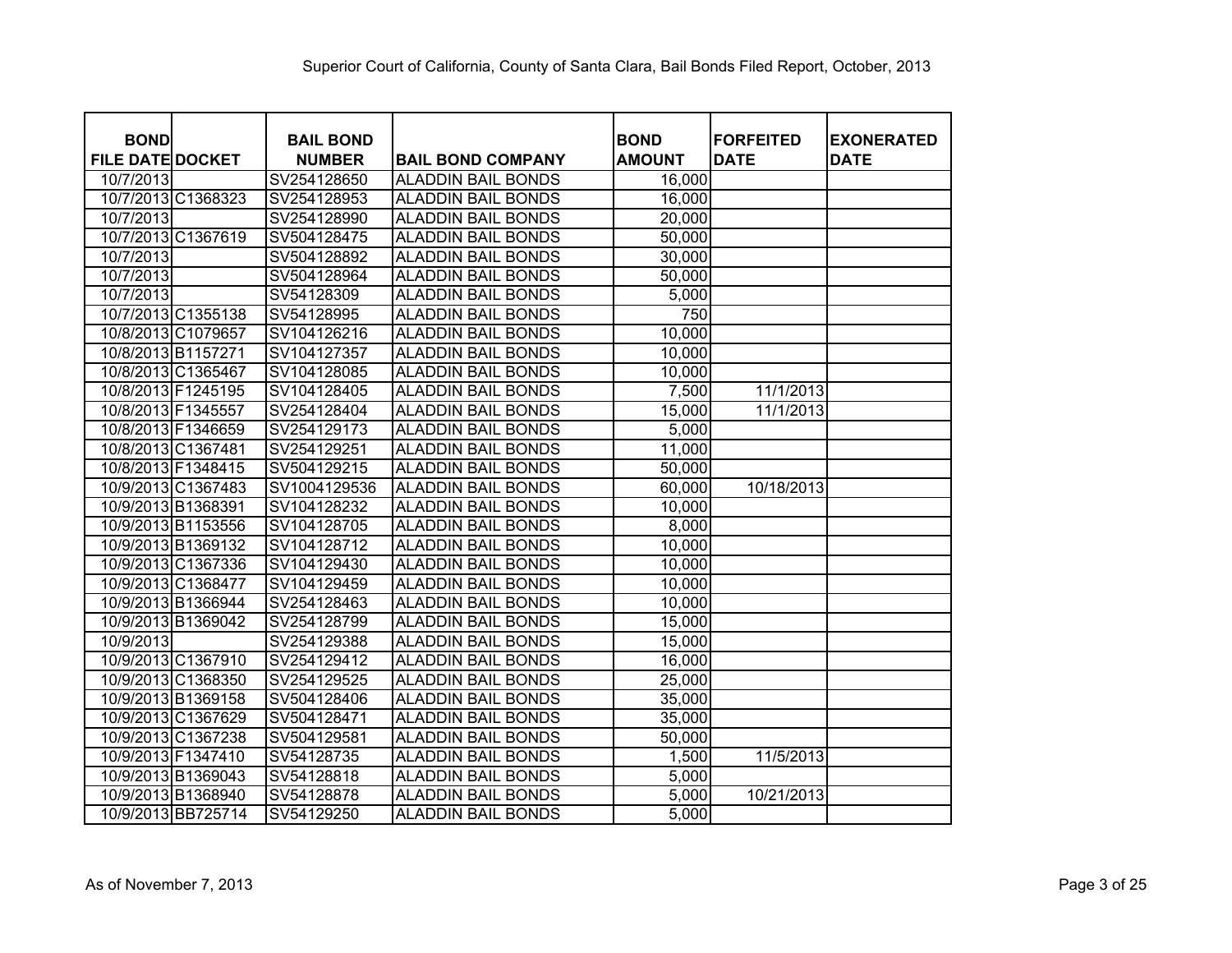| <b>BOND</b>             |                    | <b>BAIL BOND</b> |                           | <b>BOND</b>   | <b>FORFEITED</b> | <b>EXONERATED</b> |
|-------------------------|--------------------|------------------|---------------------------|---------------|------------------|-------------------|
| <b>FILE DATE DOCKET</b> |                    | <b>NUMBER</b>    | <b>BAIL BOND COMPANY</b>  | <b>AMOUNT</b> | <b>DATE</b>      | <b>DATE</b>       |
|                         | 10/9/2013 C1229750 | SV54129431       | <b>ALADDIN BAIL BONDS</b> | 5,000         |                  |                   |
| 10/10/2013 F1348487     |                    | SV1004129422     | <b>ALADDIN BAIL BONDS</b> | 56,000        |                  |                   |
| 10/10/2013 F1348704     |                    | SV254129410      | <b>ALADDIN BAIL BONDS</b> | 11,000        |                  | 11/5/2013         |
| 10/10/2013 C1355933     |                    | SV254129594      | <b>ALADDIN BAIL BONDS</b> | 25,000        |                  |                   |
| 10/10/2013 C1366447     |                    | SV254129767      | <b>ALADDIN BAIL BONDS</b> | 20,000        |                  |                   |
| 10/10/2013 B1369077     |                    | SV504129743      | <b>ALADDIN BAIL BONDS</b> | 50,000        |                  |                   |
| 10/10/2013 C1364541     |                    | SV54129716       | <b>ALADDIN BAIL BONDS</b> | 5,000         |                  |                   |
| 10/10/2013 C1365403     |                    | SV54129768       | <b>ALADDIN BAIL BONDS</b> | 1,000         |                  |                   |
| 10/11/2013              |                    | SV104129833      | <b>ALADDIN BAIL BONDS</b> | 5,000         |                  |                   |
| 10/11/2013 C1355232     |                    | SV104130029      | <b>ALADDIN BAIL BONDS</b> | 10,000        |                  |                   |
| 10/11/2013 C1359432     |                    | SV504129115      | <b>ALADDIN BAIL BONDS</b> | 40,000        |                  |                   |
| 10/11/2013 C1364245     |                    | SV54129889       | <b>ALADDIN BAIL BONDS</b> | 5,000         |                  |                   |
| 10/11/2013              |                    | SV54130063       | <b>ALADDIN BAIL BONDS</b> | 1,000         |                  |                   |
| 10/15/2013 B1152447     |                    | SV104128983      | <b>ALADDIN BAIL BONDS</b> | 10,000        |                  |                   |
| 10/15/2013 B1368396     |                    | SV104129312      | <b>ALADDIN BAIL BONDS</b> | 10,000        |                  |                   |
| 10/15/2013              |                    | SV104129853      | <b>ALADDIN BAIL BONDS</b> | 10,000        |                  |                   |
| 10/15/2013              |                    | SV104130067      | <b>ALADDIN BAIL BONDS</b> | 10,000        |                  |                   |
| 10/15/2013              |                    | SV104130163      | <b>ALADDIN BAIL BONDS</b> | 10,000        |                  |                   |
| 10/15/2013              |                    | SV104130998      | <b>ALADDIN BAIL BONDS</b> | 10,000        |                  |                   |
| 10/15/2013 C1364159     |                    | SV254129757      | <b>ALADDIN BAIL BONDS</b> | 10,000        |                  |                   |
| 10/15/2013 F1348912     |                    | SV254129852      | <b>ALADDIN BAIL BONDS</b> | 11,000        |                  |                   |
| 10/15/2013              |                    | SV254130434      | <b>ALADDIN BAIL BONDS</b> | 17,000        |                  |                   |
| 10/15/2013              |                    | SV254130528      | <b>ALADDIN BAIL BONDS</b> | 12,000        |                  |                   |
| 10/15/2013 C1359632     |                    | SV254130627      | <b>ALADDIN BAIL BONDS</b> | 25,000        |                  |                   |
| 10/15/2013 C1367326     |                    | SV254130634      | <b>ALADDIN BAIL BONDS</b> | 20,000        |                  |                   |
| 10/15/2013 C1355488     |                    | SV254130635      | <b>ALADDIN BAIL BONDS</b> | 20,000        |                  |                   |
| 10/15/2013              |                    | SV254130777      | <b>ALADDIN BAIL BONDS</b> | 25,000        |                  |                   |
| 10/15/2013              |                    | SV254130850      | <b>ALADDIN BAIL BONDS</b> | 25,000        |                  |                   |
| 10/15/2013              |                    | SV254130886      | <b>ALADDIN BAIL BONDS</b> | 20,000        |                  |                   |
| 10/15/2013              |                    | SV254130925      | <b>ALADDIN BAIL BONDS</b> | 10,000        |                  |                   |
| 10/15/2013              |                    | SV504131111      | <b>ALADDIN BAIL BONDS</b> | 35,000        |                  |                   |
| 10/15/2013              |                    | SV54130030       | <b>ALADDIN BAIL BONDS</b> | 5,000         |                  |                   |
| 10/15/2013 C1238196     |                    | SV54130135       | <b>ALADDIN BAIL BONDS</b> | 1,000         |                  |                   |
| 10/15/2013              |                    | SV54130921       | <b>ALADDIN BAIL BONDS</b> | 5,000         |                  |                   |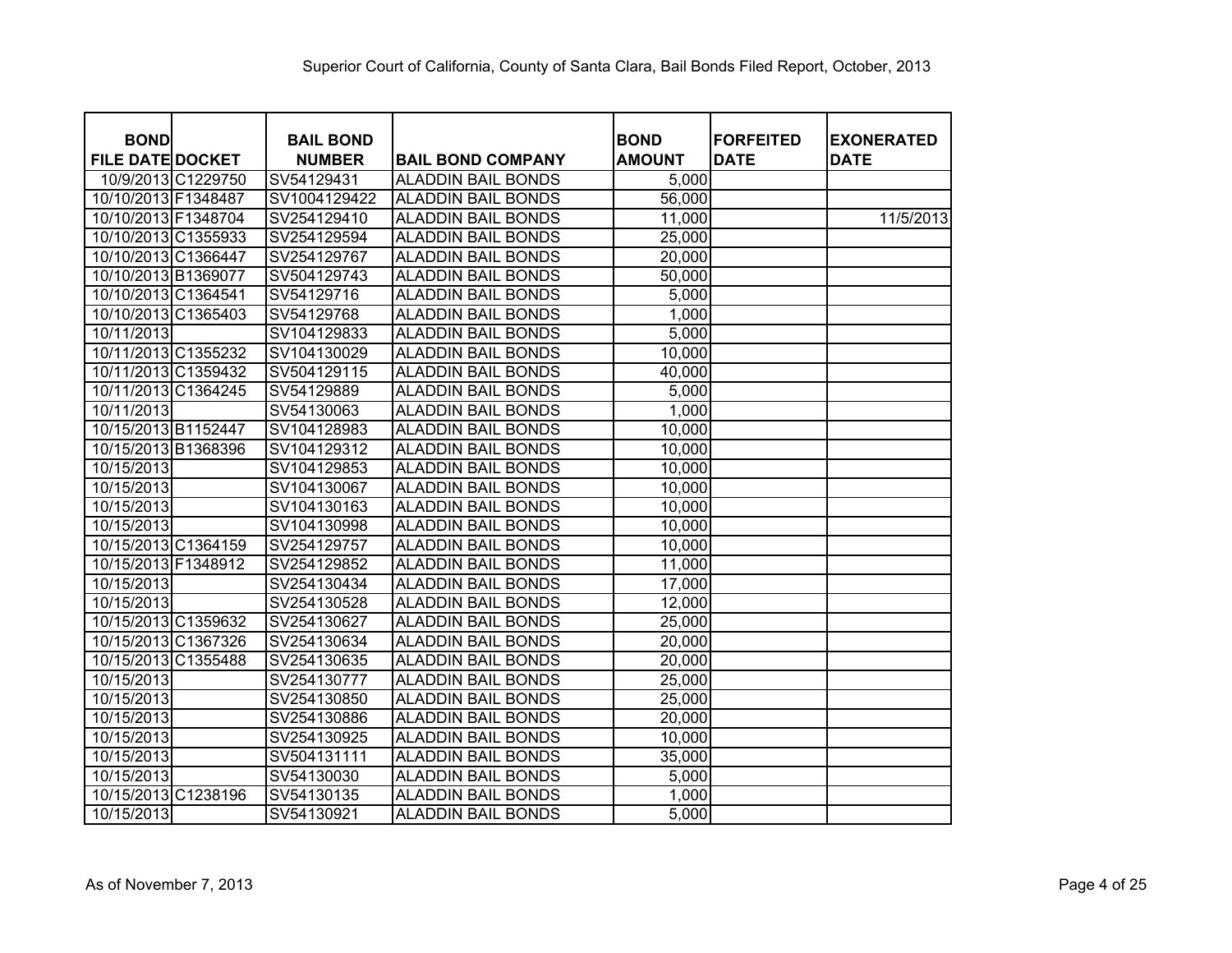| <b>BOND</b><br><b>FILE DATE DOCKET</b> | <b>BAIL BOND</b>            |                                                       | <b>BOND</b><br><b>AMOUNT</b> | <b>FORFEITED</b><br><b>DATE</b> | <b>EXONERATED</b><br><b>DATE</b> |
|----------------------------------------|-----------------------------|-------------------------------------------------------|------------------------------|---------------------------------|----------------------------------|
| 10/15/2013 C1363968                    | <b>NUMBER</b><br>SV54131123 | <b>BAIL BOND COMPANY</b><br><b>ALADDIN BAIL BONDS</b> | 5,000                        |                                 |                                  |
| 10/16/2013 F1346589                    | SV104128116                 | <b>ALADDIN BAIL BONDS</b>                             | 10,000                       |                                 |                                  |
| 10/16/2013 F1347811                    | SV104130838                 | <b>ALADDIN BAIL BONDS</b>                             | 7,500                        |                                 |                                  |
| 10/16/2013                             | SV104131187                 | <b>ALADDIN BAIL BONDS</b>                             | 10,000                       |                                 |                                  |
| 10/16/2013 F1345742                    | SV254130671                 | <b>ALADDIN BAIL BONDS</b>                             | 25,000                       |                                 |                                  |
|                                        |                             | <b>ALADDIN BAIL BONDS</b>                             |                              |                                 |                                  |
| 10/16/2013                             | SV254131152                 |                                                       | 11,000                       |                                 |                                  |
| 10/16/2013                             | SV254131155                 | <b>ALADDIN BAIL BONDS</b>                             | 12,000                       |                                 |                                  |
| 10/16/2013 F1348740                    | SV504130710                 | <b>ALADDIN BAIL BONDS</b>                             | 41,000                       | 10/29/2013                      |                                  |
| 10/16/2013 C1245729                    | SV504131139                 | <b>ALADDIN BAIL BONDS</b>                             | 40,000                       |                                 |                                  |
| 10/16/2013                             | SV504131211                 | <b>ALADDIN BAIL BONDS</b>                             | 50,000                       |                                 |                                  |
| 10/16/2013                             | SV504131215                 | <b>ALADDIN BAIL BONDS</b>                             | 50,000                       |                                 |                                  |
| 10/16/2013                             | SV54131315                  | <b>ALADDIN BAIL BONDS</b>                             | 5,000                        |                                 |                                  |
| 10/17/2013 C1365305                    | SV1004130493                | <b>ALADDIN BAIL BONDS</b>                             | 100,000                      |                                 |                                  |
| 10/17/2013 B1262077                    | SV1004130869                | <b>ALADDIN BAIL BONDS</b>                             | 75,000                       |                                 |                                  |
| 10/17/2013                             | SV104131087                 | <b>ALADDIN BAIL BONDS</b>                             | 10,000                       |                                 |                                  |
| 10/17/2013                             | SV104131338                 | <b>ALADDIN BAIL BONDS</b>                             | 10,000                       |                                 |                                  |
| 10/17/2013 C1238400                    | SV104131399                 | <b>ALADDIN BAIL BONDS</b>                             | 5,000                        |                                 |                                  |
| 10/17/2013                             | SV104131415                 | <b>ALADDIN BAIL BONDS</b>                             | 10,000                       |                                 |                                  |
| 10/17/2013                             | SV104131560                 | <b>ALADDIN BAIL BONDS</b>                             | 10,000                       |                                 |                                  |
| 10/17/2013                             | SV104131561                 | <b>ALADDIN BAIL BONDS</b>                             | 10,000                       |                                 |                                  |
| 10/17/2013 B1262272                    | SV254130183                 | <b>ALADDIN BAIL BONDS</b>                             | 15,000                       |                                 |                                  |
| 10/17/2013 B1369171                    | SV254130540                 | <b>ALADDIN BAIL BONDS</b>                             | 20,000                       |                                 |                                  |
| 10/17/2013 B1369178                    | SV254130670                 | <b>ALADDIN BAIL BONDS</b>                             | 15,000                       |                                 |                                  |
| 10/17/2013                             | SV254131112                 | <b>ALADDIN BAIL BONDS</b>                             | 20,000                       |                                 |                                  |
| 10/17/2013 F1348706                    | SV254131145                 | <b>ALADDIN BAIL BONDS</b>                             | 10,000                       | 10/29/2013                      |                                  |
| 10/17/2013 F1348706                    | SV254131147                 | <b>ALADDIN BAIL BONDS</b>                             | 10,000                       | 10/29/2013                      |                                  |
| 10/17/2013                             | SV254131392                 | <b>ALADDIN BAIL BONDS</b>                             | 15,000                       |                                 |                                  |
| 10/17/2013 C1365807                    | SV254131469                 | <b>ALADDIN BAIL BONDS</b>                             | 11,000                       |                                 |                                  |
| 10/17/2013 B1157441                    | SV504129953                 | <b>ALADDIN BAIL BONDS</b>                             | 35,000                       |                                 |                                  |
| 10/17/2013 C1353173                    | SV504131547                 | <b>ALADDIN BAIL BONDS</b>                             | 50,000                       |                                 |                                  |
| 10/17/2013 B1365471                    | SV54130264                  | <b>ALADDIN BAIL BONDS</b>                             | 5,000                        |                                 |                                  |
| 10/17/2013                             | SV54131151                  | <b>ALADDIN BAIL BONDS</b>                             | 5,000                        |                                 |                                  |
| 10/17/2013                             | SV54131404                  | <b>ALADDIN BAIL BONDS</b>                             | 3,000                        |                                 |                                  |
| 10/17/2013 C1360945                    | SV54131408                  | <b>ALADDIN BAIL BONDS</b>                             | 1,000                        |                                 |                                  |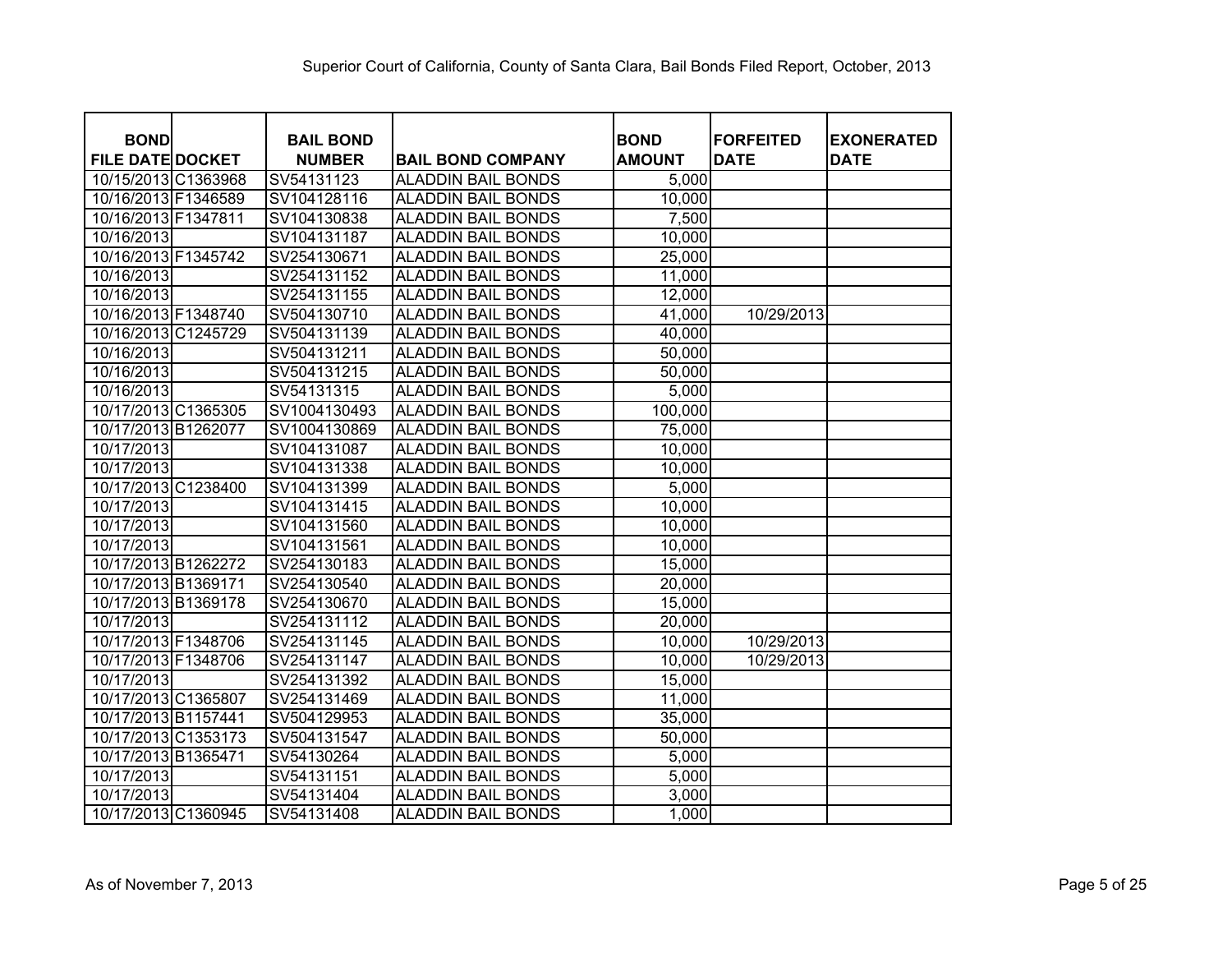| <b>BOND</b>             | <b>BAIL BOND</b> |                           | <b>BOND</b>   | <b>FORFEITED</b> | <b>EXONERATED</b> |
|-------------------------|------------------|---------------------------|---------------|------------------|-------------------|
| <b>FILE DATE DOCKET</b> | <b>NUMBER</b>    | <b>BAIL BOND COMPANY</b>  | <b>AMOUNT</b> | <b>DATE</b>      | <b>DATE</b>       |
| 10/18/2013 C1368028     | SV1004131688     | <b>ALADDIN BAIL BONDS</b> | 75,000        |                  |                   |
| 10/18/2013 F1348733     | SV504131481      | <b>ALADDIN BAIL BONDS</b> | 11,000        |                  |                   |
| 10/18/2013 F1348843     | SV504131566      | <b>ALADDIN BAIL BONDS</b> | 15,000        | 11/1/2013        |                   |
| 10/18/2013 C1357822     | SV504131677      | <b>ALADDIN BAIL BONDS</b> | 50,000        | 10/21/2013       |                   |
| 10/18/2013 C1365266     | SV504131762      | <b>ALADDIN BAIL BONDS</b> | 7,000         |                  |                   |
| 10/18/2013              | SV504131966      | <b>ALADDIN BAIL BONDS</b> | 30,000        |                  |                   |
| 10/18/2013 C1116599     | SV54131680       | <b>ALADDIN BAIL BONDS</b> | 5,000         | 10/21/2013       |                   |
| 10/18/2013 C1365978     | SV54131681       | <b>ALADDIN BAIL BONDS</b> | 5,000         | 10/21/2013       |                   |
| 10/18/2013 C1352063     | SV54131990       | <b>ALADDIN BAIL BONDS</b> | 5,000         |                  |                   |
| 10/21/2013              | SV104132306      | <b>ALADDIN BAIL BONDS</b> | 10,000        |                  |                   |
| 10/21/2013              | SV104132487      | <b>ALADDIN BAIL BONDS</b> | 10,000        |                  |                   |
| 10/21/2013              | SV104132595      | <b>ALADDIN BAIL BONDS</b> | 6,000         |                  |                   |
| 10/21/2013 C1368755     | SV104132651      | <b>ALADDIN BAIL BONDS</b> | 10,000        |                  |                   |
| 10/21/2013              | SV104132659      | <b>ALADDIN BAIL BONDS</b> | 6,000         |                  |                   |
| 10/21/2013 C1368755     | SV104132694      | <b>ALADDIN BAIL BONDS</b> | 10,000        |                  |                   |
| 10/21/2013 C1235506     | SV104132790      | <b>ALADDIN BAIL BONDS</b> | 8,000         |                  |                   |
| 10/21/2013 C1367808     | SV254132245      | <b>ALADDIN BAIL BONDS</b> | 20,000        |                  | 10/29/2013        |
| 10/21/2013              | SV254132286      | <b>ALADDIN BAIL BONDS</b> | 10,250        |                  |                   |
| 10/21/2013              | SV254132348      | <b>ALADDIN BAIL BONDS</b> | 10,000        |                  |                   |
| 10/21/2013              | SV254132353      | <b>ALADDIN BAIL BONDS</b> | 10,000        |                  |                   |
| 10/21/2013 C1368498     | SV254132697      | <b>ALADDIN BAIL BONDS</b> | 10,000        |                  |                   |
| 10/21/2013              | SV254132718      | <b>ALADDIN BAIL BONDS</b> | 10,000        |                  |                   |
| 10/21/2013              | SV254132758      | <b>ALADDIN BAIL BONDS</b> | 10,000        |                  |                   |
| 10/21/2013              | SV254132915      | <b>ALADDIN BAIL BONDS</b> | 15,000        |                  |                   |
| 10/21/2013 F1140722     | SV254132922      | <b>ALADDIN BAIL BONDS</b> | 20,000        |                  |                   |
| 10/21/2013 C1365588     | SV504130868      | <b>ALADDIN BAIL BONDS</b> | 50,000        |                  |                   |
| 10/21/2013 B1369073     | SV504132086      | <b>ALADDIN BAIL BONDS</b> | 11,000        |                  |                   |
| 10/21/2013 F1348624     | SV504132088      | <b>ALADDIN BAIL BONDS</b> | 11,000        |                  |                   |
| 10/21/2013              | SV504132427      | <b>ALADDIN BAIL BONDS</b> | 26,000        |                  |                   |
| 10/21/2013              | SV504132517      | <b>ALADDIN BAIL BONDS</b> | 30,000        |                  |                   |
| 10/21/2013              | SV504132588      | <b>ALADDIN BAIL BONDS</b> | 42,000        |                  |                   |
| 10/21/2013 C1366487     | SV504132598      | <b>ALADDIN BAIL BONDS</b> | 35,000        |                  |                   |
| 10/21/2013              | SV504132667      | <b>ALADDIN BAIL BONDS</b> | 25,500        |                  |                   |
| 10/21/2013              | SV504132728      | <b>ALADDIN BAIL BONDS</b> | 25,000        |                  |                   |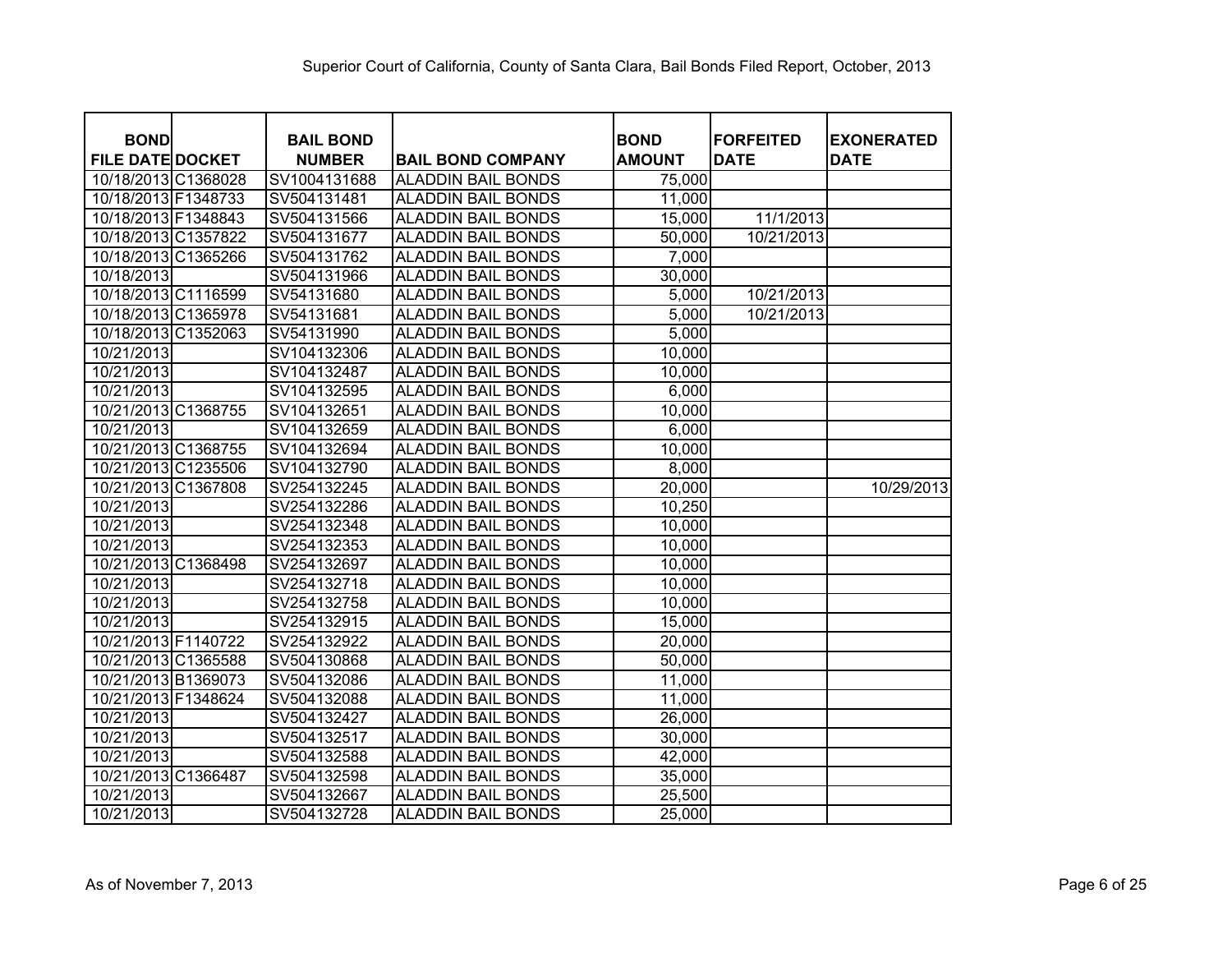| <b>BOND</b>             | <b>BAIL BOND</b> |                           | <b>BOND</b>   | <b>FORFEITED</b> | <b>EXONERATED</b> |
|-------------------------|------------------|---------------------------|---------------|------------------|-------------------|
| <b>FILE DATE DOCKET</b> | <b>NUMBER</b>    | <b>BAIL BOND COMPANY</b>  | <b>AMOUNT</b> | <b>DATE</b>      | <b>DATE</b>       |
| 10/21/2013 C1360253     | SV504132734      | <b>ALADDIN BAIL BONDS</b> | 5,000         |                  |                   |
| 10/21/2013              | SV504132737      | ALADDIN BAIL BONDS        | 35,000        |                  |                   |
| 10/21/2013              | SV504132763      | <b>ALADDIN BAIL BONDS</b> | 35,000        |                  |                   |
| 10/21/2013              | SV504132812      | <b>ALADDIN BAIL BONDS</b> | 35,000        |                  |                   |
| 10/21/2013              | SV504132815      | <b>ALADDIN BAIL BONDS</b> | 25,000        |                  |                   |
| 10/21/2013 C1365852     | SV504132874      | <b>ALADDIN BAIL BONDS</b> | 50,000        |                  |                   |
| 10/21/2013 F1348506     | SV54130527       | <b>ALADDIN BAIL BONDS</b> | 5,000         |                  |                   |
| 10/21/2013 C1233490     | SV54132791       | <b>ALADDIN BAIL BONDS</b> | 1,500         |                  |                   |
| 10/22/2013 B1155086     | SV104132606      | <b>ALADDIN BAIL BONDS</b> | 10,000        |                  |                   |
| 10/22/2013 B1369018     | SV254132364      | <b>ALADDIN BAIL BONDS</b> | 25,000        |                  |                   |
| 10/22/2013 B1367625     | SV254132604      | <b>ALADDIN BAIL BONDS</b> | 25,000        |                  |                   |
| 10/22/2013              | SV254132771      | <b>ALADDIN BAIL BONDS</b> | 15,000        |                  |                   |
| 10/22/2013              | SV254132952      | <b>ALADDIN BAIL BONDS</b> | 11,000        |                  |                   |
| 10/22/2013 F1348823     | SV254133026      | <b>ALADDIN BAIL BONDS</b> | 16,000        |                  |                   |
| 10/22/2013 F1348823     | SV254133028      | <b>ALADDIN BAIL BONDS</b> | 16,000        |                  |                   |
| 10/22/2013 B1261606     | SV504132602      | <b>ALADDIN BAIL BONDS</b> | 40,000        |                  |                   |
| 10/22/2013 C1368224     | SV504133003      | <b>ALADDIN BAIL BONDS</b> | 50,000        |                  |                   |
| 10/22/2013 F1348290     | SV54132284       | <b>ALADDIN BAIL BONDS</b> | 5,000         |                  |                   |
| 10/22/2013 F1139465     | SV54132594       | <b>ALADDIN BAIL BONDS</b> | 5,000         |                  |                   |
| 10/23/2013 C1368438     | SV1004133229     | <b>ALADDIN BAIL BONDS</b> | 75,000        |                  |                   |
| 10/23/2013 C1364538     | SV1004133313     | <b>ALADDIN BAIL BONDS</b> | 75,000        |                  |                   |
| 10/23/2013              | SV104133251      | <b>ALADDIN BAIL BONDS</b> | 10,000        |                  |                   |
| 10/23/2013 C1347791     | SV254129735      | <b>ALADDIN BAIL BONDS</b> | 10,000        |                  |                   |
| 10/23/2013 C1366439     | SV254131978      | ALADDIN BAIL BONDS        | 10,000        |                  |                   |
| 10/23/2013              | SV254133166      | <b>ALADDIN BAIL BONDS</b> | 10,000        |                  |                   |
| 10/23/2013 C1351475     | SV254133180      | ALADDIN BAIL BONDS        | 15,000        |                  |                   |
| 10/23/2013 C1368728     | SV504133171.     | <b>ALADDIN BAIL BONDS</b> | 25,000        |                  |                   |
| 10/23/2013 C1368313     | SV504133248      | ALADDIN BAIL BONDS        | 36,000        |                  |                   |
| 10/24/2013 C1245527     | SV1004130956     | <b>ALADDIN BAIL BONDS</b> | 75,000        | 10/29/2013       |                   |
| 10/24/2013 C1363681     | SV1004133503     | <b>ALADDIN BAIL BONDS</b> | 75,000        |                  |                   |
| 10/24/2013              | SV104132216      | <b>ALADDIN BAIL BONDS</b> | 1,000         |                  |                   |
| 10/24/2013 B1048071     | SV104132513      | <b>ALADDIN BAIL BONDS</b> | 10,000        |                  |                   |
| 10/24/2013 F1347269     | SV104133198      | <b>ALADDIN BAIL BONDS</b> | 10,000        |                  |                   |
| 10/24/2013 F1244512     | SV104133199      | <b>ALADDIN BAIL BONDS</b> | 10,000        |                  |                   |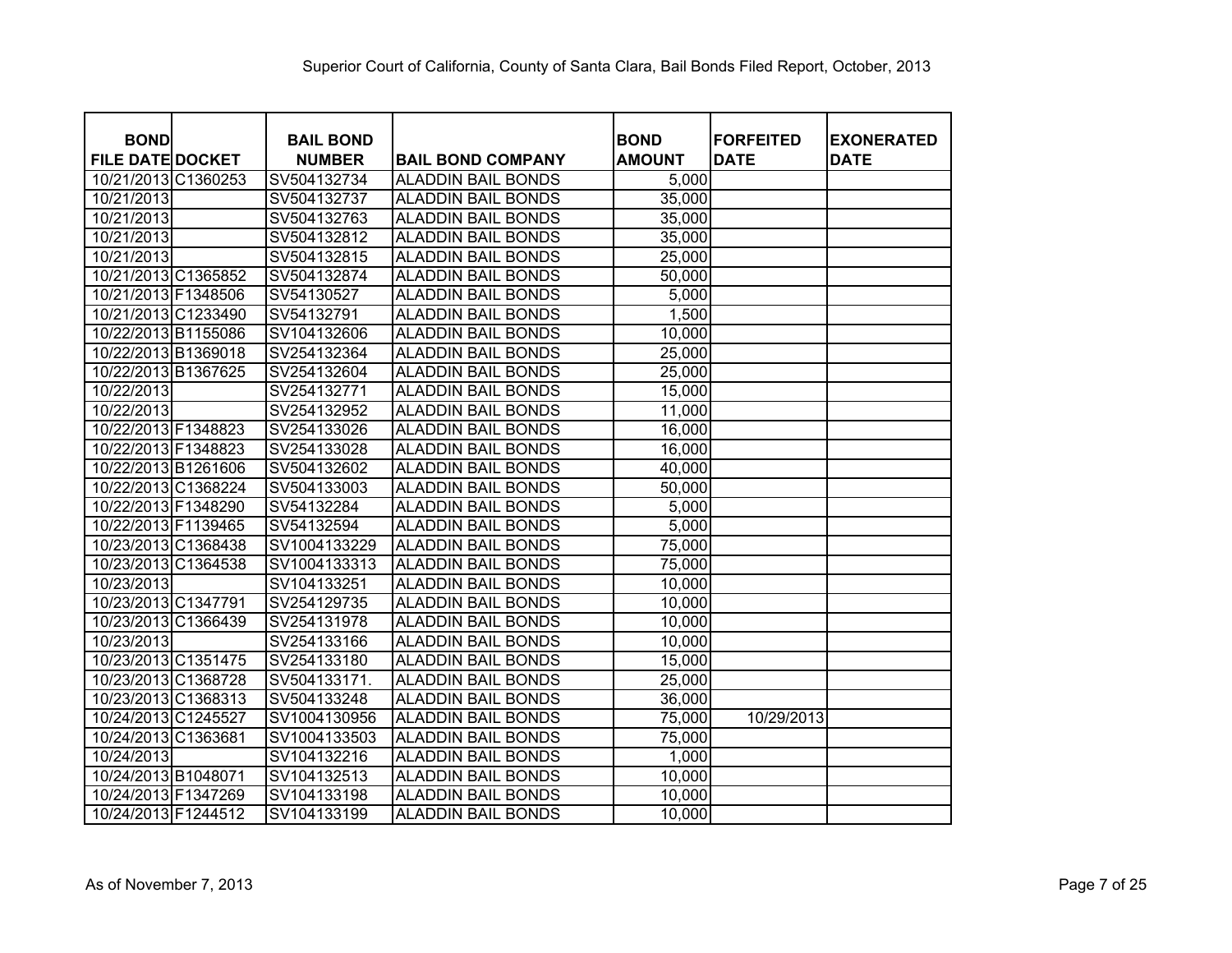| <b>BOND</b>             | <b>BAIL BOND</b> |                           | <b>BOND</b>   | <b>FORFEITED</b> | <b>EXONERATED</b> |
|-------------------------|------------------|---------------------------|---------------|------------------|-------------------|
| <b>FILE DATE DOCKET</b> | <b>NUMBER</b>    | <b>BAIL BOND COMPANY</b>  | <b>AMOUNT</b> | <b>DATE</b>      | <b>DATE</b>       |
| 10/24/2013 B1367159     | SV104133316      | <b>ALADDIN BAIL BONDS</b> | 10,000        |                  |                   |
| 10/24/2013              | SV104133430      | <b>ALADDIN BAIL BONDS</b> | 10,000        |                  |                   |
| 10/24/2013 C1352062     | SV104133517      | <b>ALADDIN BAIL BONDS</b> | 6,000         |                  |                   |
| 10/24/2013 B1369237     | SV2504132084     | <b>ALADDIN BAIL BONDS</b> | 25,000        |                  |                   |
| 10/24/2013 B1369191     | SV254132681      | <b>ALADDIN BAIL BONDS</b> | 11,000        |                  |                   |
| 10/24/2013 C1367014     | SV254133231      | <b>ALADDIN BAIL BONDS</b> | 11,000        |                  |                   |
| 10/24/2013              | SV254133254      | <b>ALADDIN BAIL BONDS</b> | 25,000        |                  |                   |
| 10/24/2013              | SV254133438      | <b>ALADDIN BAIL BONDS</b> | 25,000        |                  |                   |
| 10/24/2013 C1364246     | SV254133456      | <b>ALADDIN BAIL BONDS</b> | 20,000        |                  |                   |
| 10/24/2013 CC895394     | SV254133511      | <b>ALADDIN BAIL BONDS</b> | 20,000        |                  |                   |
| 10/24/2013              | SV254134290      | <b>ALADDIN BAIL BONDS</b> | 20,000        |                  |                   |
| 10/24/2013 C1368882     | SV504133601      | <b>ALADDIN BAIL BONDS</b> | 10,000        |                  |                   |
| 10/24/2013 F1348741     | SV54133201       | <b>ALADDIN BAIL BONDS</b> | 5,000         |                  |                   |
| 10/24/2013 C1365592     | SV54133273       | <b>ALADDIN BAIL BONDS</b> | 5,000         |                  |                   |
| 10/24/2013 C1366810     | SV54133434       | <b>ALADDIN BAIL BONDS</b> | 5,000         |                  |                   |
| 10/25/2013              | SV254133688      | <b>ALADDIN BAIL BONDS</b> | 15,000        |                  |                   |
| 10/25/2013 C1368820     | SV254133877      | <b>ALADDIN BAIL BONDS</b> | 15,000        |                  |                   |
| 10/25/2013              | SV254133889      | <b>ALADDIN BAIL BONDS</b> | 14,000        |                  |                   |
| 10/25/2013              | SV54133784       | <b>ALADDIN BAIL BONDS</b> | 1,000         |                  |                   |
| 10/25/2013 C1368931     | SV54133887       | <b>ALADDIN BAIL BONDS</b> | 5,000         |                  |                   |
| 10/25/2013 C1362132     | SV54133890       | <b>ALADDIN BAIL BONDS</b> | 4,000         |                  |                   |
| 10/28/2013 C1367891     | SV1004134114     | <b>ALADDIN BAIL BONDS</b> | 60,000        |                  |                   |
| 10/28/2013 C1367376     | SV1004134266     | <b>ALADDIN BAIL BONDS</b> | 75,000        |                  |                   |
| 10/28/2013 C1368365     | SV104134011      | <b>ALADDIN BAIL BONDS</b> | 10,000        |                  |                   |
| 10/28/2013 C1368358     | SV104134074      | <b>ALADDIN BAIL BONDS</b> | 10,000        |                  |                   |
| 10/28/2013              | SV104134273      | <b>ALADDIN BAIL BONDS</b> | 10,000        |                  |                   |
| 10/28/2013              | SV104134275      | <b>ALADDIN BAIL BONDS</b> | 10,000        |                  |                   |
| 10/28/2013              | SV104134302      | <b>ALADDIN BAIL BONDS</b> | 10,000        |                  |                   |
| 10/28/2013              | SV104134432      | <b>ALADDIN BAIL BONDS</b> | 10,000        |                  |                   |
| 10/28/2013              | SV104134555      | <b>ALADDIN BAIL BONDS</b> | 10,000        |                  |                   |
| 10/28/2013              | SV104134754      | <b>ALADDIN BAIL BONDS</b> | 10,000        |                  |                   |
| 10/28/2013              | SV25413427       | <b>ALADDIN BAIL BONDS</b> | 25,000        |                  |                   |
| 10/28/2013 C1362483     | SV254134391      | <b>ALADDIN BAIL BONDS</b> | 15,000        | 10/31/2013       |                   |
| 10/28/2013              | SV254134512      | <b>ALADDIN BAIL BONDS</b> | 11,000        |                  |                   |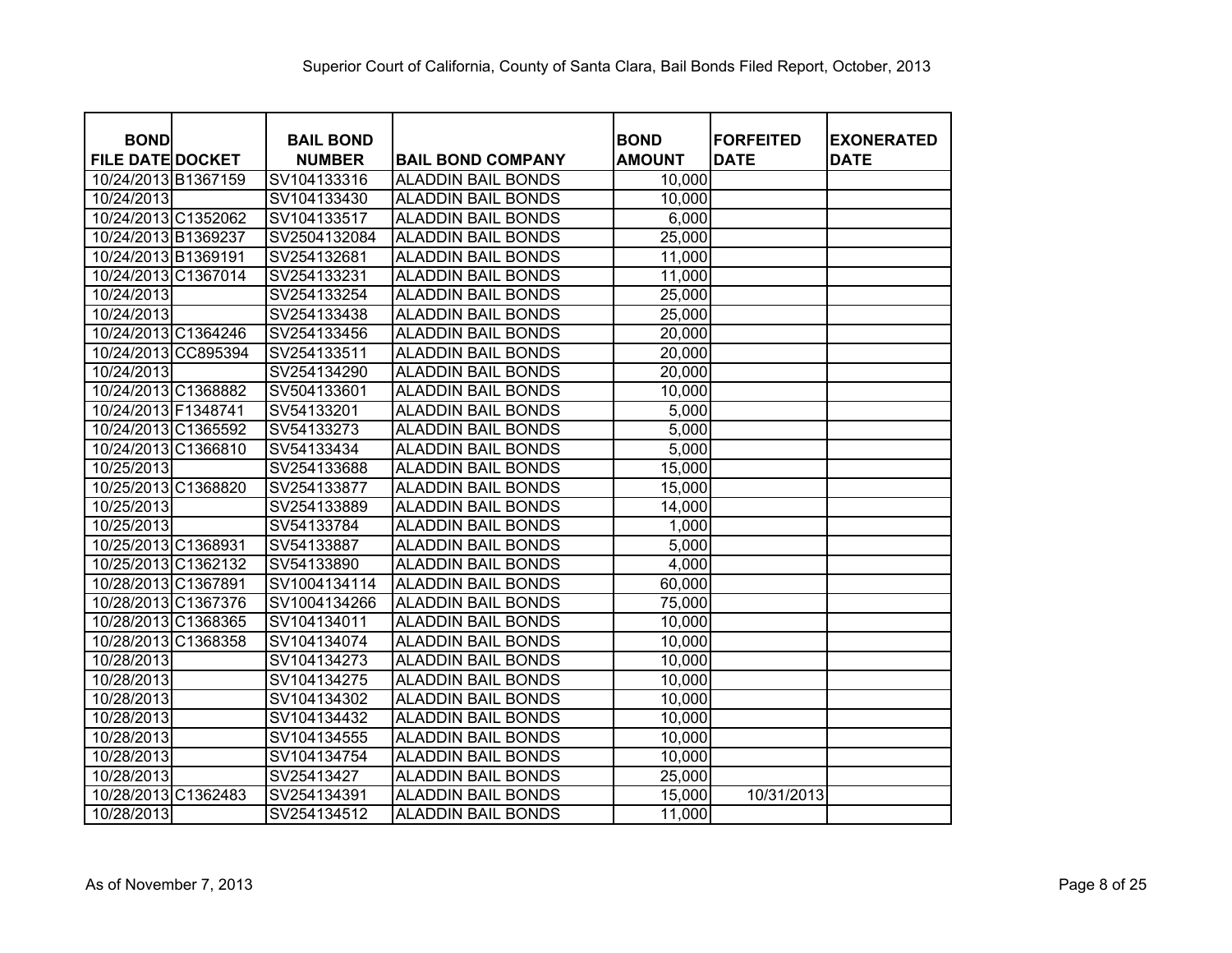| <b>BOND</b>                           | <b>BAIL BOND</b>             |                                                       | <b>BOND</b><br><b>AMOUNT</b> | <b>IFORFEITED</b><br><b>DATE</b> | <b>EXONERATED</b><br><b>DATE</b> |
|---------------------------------------|------------------------------|-------------------------------------------------------|------------------------------|----------------------------------|----------------------------------|
| <b>FILE DATE DOCKET</b><br>10/28/2013 | <b>NUMBER</b><br>SV254134586 | <b>BAIL BOND COMPANY</b><br><b>ALADDIN BAIL BONDS</b> | 15,250                       |                                  |                                  |
| 10/28/2013 C1356732                   | SV504134384                  | <b>ALADDIN BAIL BONDS</b>                             | 40,000                       |                                  |                                  |
| 10/28/2013 C1228861                   | SV54134392                   | <b>ALADDIN BAIL BONDS</b>                             | 5,000                        | 10/31/2013                       |                                  |
| 10/29/2013 C1351472                   | SV1004134326                 | <b>ALADDIN BAIL BONDS</b>                             | 75,000                       |                                  |                                  |
| 10/29/2013                            | SV1004134329                 | <b>ALADDIN BAIL BONDS</b>                             | 75,000                       |                                  |                                  |
|                                       |                              | <b>ALADDIN BAIL BONDS</b>                             |                              |                                  |                                  |
| 10/29/2013                            | SV104133362                  |                                                       | 10,000                       |                                  |                                  |
| 10/29/2013                            | SV104133513                  | <b>ALADDIN BAIL BONDS</b>                             | 10,000                       |                                  |                                  |
| 10/29/2013 BB942607                   | SV104133772                  | <b>ALADDIN BAIL BONDS</b>                             | 7,500                        |                                  |                                  |
| 10/29/2013                            | SV104134030                  | <b>ALADDIN BAIL BONDS</b>                             | 10,000                       |                                  |                                  |
| 10/29/2013                            | SV104134047                  | <b>ALADDIN BAIL BONDS</b>                             | 10,000                       |                                  |                                  |
| 10/29/2013 C1367468                   | SV104134277                  | <b>ALADDIN BAIL BONDS</b>                             | 10,000                       |                                  |                                  |
| 10/29/2013                            | SV104134579                  | <b>ALADDIN BAIL BONDS</b>                             | 10,000                       |                                  |                                  |
| 10/29/2013 B1366931                   | SV254133507                  | <b>ALADDIN BAIL BONDS</b>                             | 10,000                       |                                  |                                  |
| 10/29/2013                            | SV254133667                  | <b>ALADDIN BAIL BONDS</b>                             | 15,000                       |                                  |                                  |
| 10/29/2013                            | SV254133954                  | <b>ALADDIN BAIL BONDS</b>                             | 10,000                       |                                  |                                  |
| 10/29/2013 B1369195                   | SV254134046                  | <b>ALADDIN BAIL BONDS</b>                             | 11,000                       |                                  |                                  |
| 10/29/2013                            | SV254134211                  | <b>ALADDIN BAIL BONDS</b>                             | 25,000                       |                                  |                                  |
| 10/29/2013 B1369073                   | SV254134445                  | <b>ALADDIN BAIL BONDS</b>                             | 11,000                       |                                  |                                  |
| 10/29/2013 B1369259                   | SV254134588                  | <b>ALADDIN BAIL BONDS</b>                             | 11,250                       |                                  |                                  |
| 10/29/2013                            | SV254134621                  | <b>ALADDIN BAIL BONDS</b>                             | 20,000                       |                                  |                                  |
| 10/29/2013                            | SV254134704                  | <b>ALADDIN BAIL BONDS</b>                             | 25,000                       |                                  |                                  |
| 10/29/2013                            | SV254134758                  | <b>ALADDIN BAIL BONDS</b>                             | 25,000                       |                                  |                                  |
| 10/29/2013                            | SV254134804                  | <b>ALADDIN BAIL BONDS</b>                             | 10,000                       |                                  |                                  |
| 10/29/2013                            | SV254134877                  | <b>ALADDIN BAIL BONDS</b>                             | 10,000                       |                                  |                                  |
| 10/29/2013 C1366824                   | SV504134821                  | <b>ALADDIN BAIL BONDS</b>                             | 50,000                       |                                  |                                  |
| 10/29/2013                            | SV504134828                  | <b>ALADDIN BAIL BONDS</b>                             | 35,000                       |                                  |                                  |
| 10/29/2013 C1364634                   | SV54134433                   | <b>ALADDIN BAIL BONDS</b>                             | 5,000                        |                                  |                                  |
| 10/29/2013 C1356527                   | SV54134658                   | <b>ALADDIN BAIL BONDS</b>                             | 5,000                        |                                  |                                  |
| 10/30/2013 F1347927                   | SV104134411                  | <b>ALADDIN BAIL BONDS</b>                             | 10,000                       |                                  |                                  |
| 10/30/2013 B1263857                   | SV104134885                  | <b>ALADDIN BAIL BONDS</b>                             | 10,000                       |                                  |                                  |
| 10/30/2013 F1347559                   | SV254134410                  | <b>ALADDIN BAIL BONDS</b>                             | 15,000                       |                                  |                                  |
| 10/30/2013                            | SV254134815                  | <b>ALADDIN BAIL BONDS</b>                             | 20,000                       |                                  |                                  |
| 10/30/2013                            | SV254134850                  | <b>ALADDIN BAIL BONDS</b>                             | 25,000                       |                                  |                                  |
| 10/30/2013                            | SV254134977                  | <b>ALADDIN BAIL BONDS</b>                             | 25,000                       |                                  |                                  |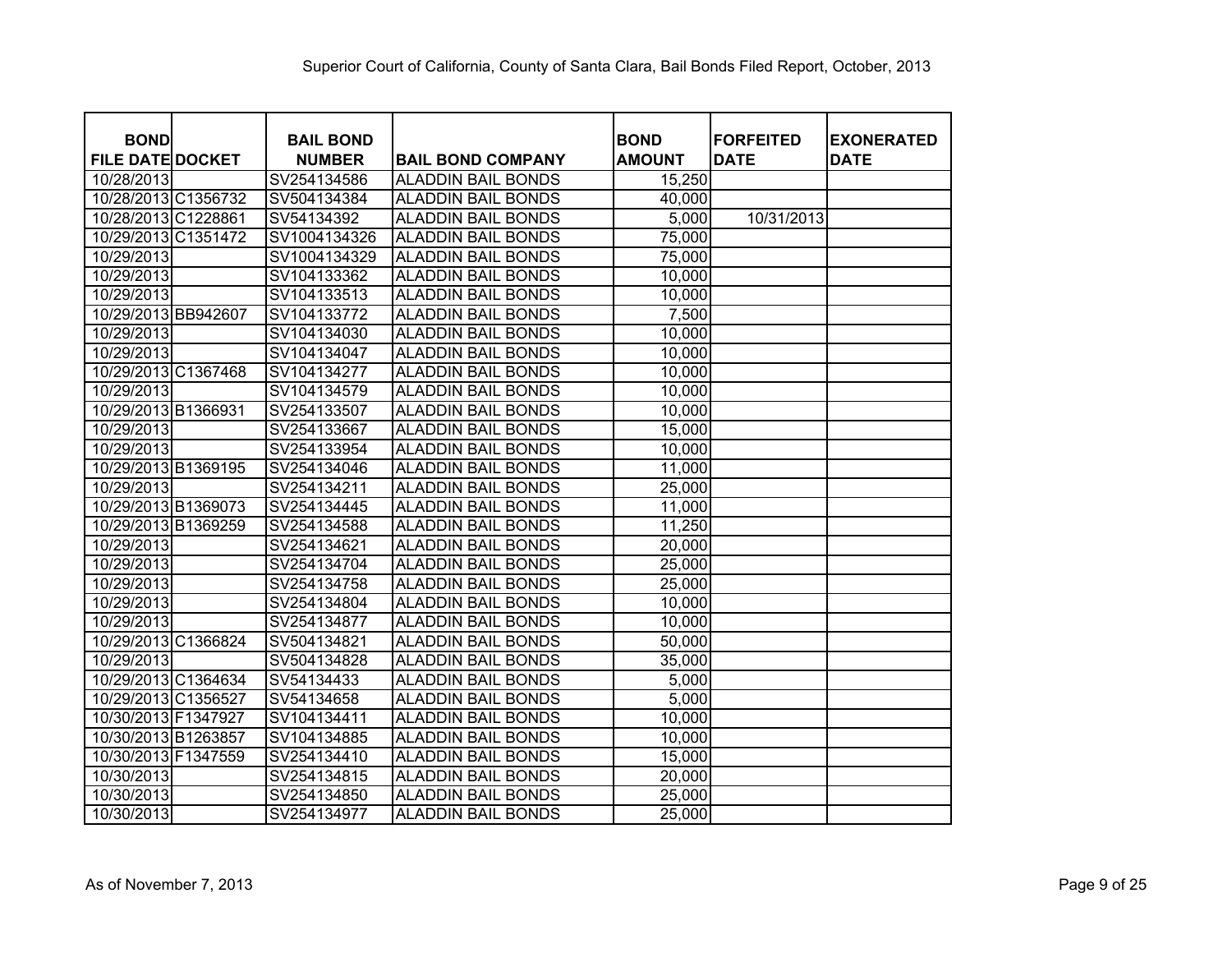| <b>BOND</b>             | <b>BAIL BOND</b> |                               | <b>BOND</b>   | <b>FORFEITED</b> | <b>EXONERATED</b> |
|-------------------------|------------------|-------------------------------|---------------|------------------|-------------------|
| <b>FILE DATE DOCKET</b> | <b>NUMBER</b>    | <b>BAIL BOND COMPANY</b>      | <b>AMOUNT</b> | <b>DATE</b>      | <b>DATE</b>       |
| 10/30/2013              | SV254135078      | <b>ALADDIN BAIL BONDS</b>     | 10,000        |                  |                   |
| 10/30/2013 C1358400     | SV504135085      | <b>ALADDIN BAIL BONDS</b>     | 40,000        |                  |                   |
| 10/30/2013              | SV54135190       | <b>ALADDIN BAIL BONDS</b>     | 1,000         |                  |                   |
| 10/31/2013 F1347779     | SV104135076      | <b>ALADDIN BAIL BONDS</b>     | 10,000        |                  |                   |
| 10/31/2013 C1368356     | SV254135305      | <b>ALADDIN BAIL BONDS</b>     | 15,000        |                  |                   |
| 10/31/2013              | SV254135444      | <b>ALADDIN BAIL BONDS</b>     | 20,000        |                  |                   |
| 10/31/2013 C1368208     | SV504135285      | <b>ALADDIN BAIL BONDS</b>     | 50,000        |                  |                   |
| 10/31/2013 C1360556     | SV54133525       | <b>ALADDIN BAIL BONDS</b>     | 5,000         |                  |                   |
| 10/31/2013 C1361103     | SV54135350       | <b>ALADDIN BAIL BONDS</b>     | 5,000         |                  |                   |
| 10/31/2013 C1354144     | SV54135351       | <b>ALADDIN BAIL BONDS</b>     | 1,000         |                  |                   |
| 10/1/2013 F1348455      | 2013DD010098     | ALICE CORTEZ BAIL BONDS       | 36,000        |                  |                   |
| 10/22/2013 F1346144     | 2013BB025172     | ALICE CORTEZ BAIL BONDS       | 6,000         |                  |                   |
| 10/22/2013              | 2013CC019201     | ALICE CORTEZ BAIL BONDS       | 15,000        |                  |                   |
| 10/22/2013 F1348385     | 2013CC019230     | ALICE CORTEZ BAIL BONDS       | 20,000        |                  |                   |
| 10/30/2013 F1348698     | 2013AA092372     | ALICE CORTEZ BAIL BONDS       | 5,000         |                  |                   |
| 10/30/2013              | 2013CC022441     | ALICE CORTEZ BAIL BONDS       | 21,000        |                  |                   |
| 10/1/2013 C1367453      |                  | 5112309107 ALL PRO BAIL BONDS | 11,000        |                  |                   |
| 10/1/2013               |                  | 5112309110 ALL PRO BAIL BONDS | 10,000        |                  |                   |
| 10/1/2013               |                  | 5112309251 ALL PRO BAIL BONDS | 10,000        |                  |                   |
| 10/1/2013 C1227031      |                  | 5112309389 ALL PRO BAIL BONDS | 10,000        |                  |                   |
| 10/1/2013 C1229741      |                  | 5112309392 ALL PRO BAIL BONDS | 10,000        |                  |                   |
| 10/1/2013               |                  | 5271762564 ALL PRO BAIL BONDS | 25,000        |                  | 10/28/2013        |
| 10/1/2013 F1348500      |                  | 5271762593 ALL PRO BAIL BONDS | 10,000        |                  |                   |
| 10/1/2013 B1368743      |                  | 5550932709 ALL PRO BAIL BONDS | 36,000        |                  |                   |
| 10/1/2013               |                  | 5550932725 ALL PRO BAIL BONDS | 35,000        |                  | 10/30/2013        |
| 10/1/2013 C1364557      |                  | 5801721285 ALL PRO BAIL BONDS | 5,000         |                  |                   |
| 10/1/2013               |                  | 5801721300 ALL PRO BAIL BONDS | 5,000         |                  |                   |
| 10/2/2013 B1263278      |                  | 5112304087 ALL PRO BAIL BONDS | 10,000        | 10/28/2013       |                   |
| 10/2/2013               |                  | 5112309264 ALL PRO BAIL BONDS | 10,000        |                  |                   |
| 10/2/2013 C1366722      |                  | 5112309363 ALL PRO BAIL BONDS | 10,000        |                  |                   |
| 10/2/2013 C1368312      |                  | 5271762580 ALL PRO BAIL BONDS | 11,000        |                  |                   |
| 10/2/2013 C1368429      |                  | 5271763095 ALL PRO BAIL BONDS | 26,000        |                  |                   |
| 10/2/2013 B1367860      |                  | 5801721326 ALL PRO BAIL BONDS | 10,000        |                  |                   |
| 10/2/2013 B1152877      |                  | 5801721483 ALL PRO BAIL BONDS | 5,000         |                  |                   |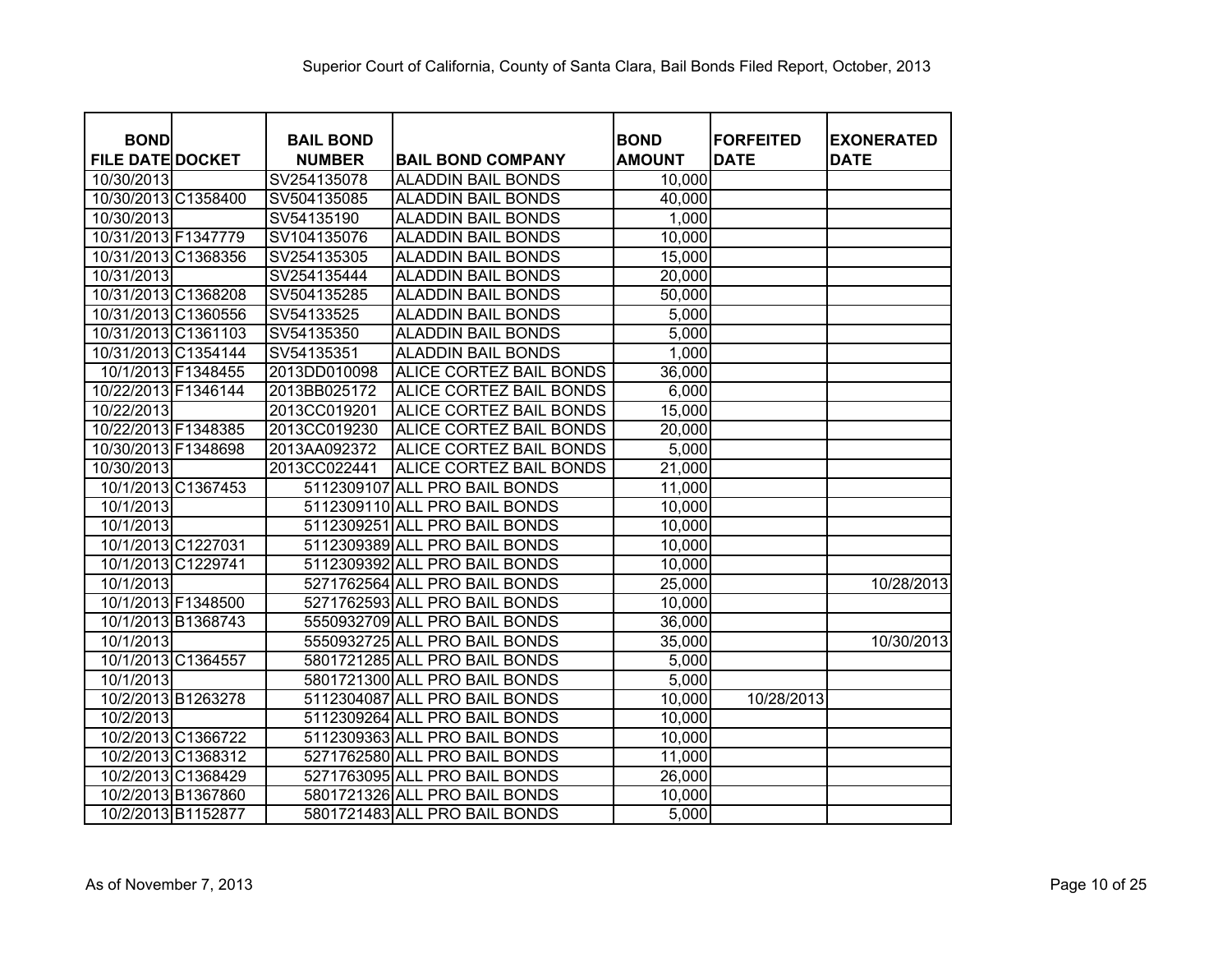| <b>BOND</b>             |                    | <b>BAIL BOND</b> |                               | <b>BOND</b>   | <b>FORFEITED</b> | <b>EXONERATED</b> |
|-------------------------|--------------------|------------------|-------------------------------|---------------|------------------|-------------------|
| <b>FILE DATE DOCKET</b> |                    | <b>NUMBER</b>    | <b>BAIL BOND COMPANY</b>      | <b>AMOUNT</b> | <b>DATE</b>      | <b>DATE</b>       |
| 10/3/2013 B1264090      |                    |                  | 5112309376 ALL PRO BAIL BONDS | 7,500         |                  |                   |
|                         | 10/4/2013 FF824848 |                  | 5271560236 ALL PRO BAIL BONDS | 16,000        |                  | 11/5/2013         |
| 10/7/2013               |                    |                  | 511309488 ALL PRO BAIL BONDS  | 10,000        |                  |                   |
| 10/7/2013 B1263169      |                    |                  | 5112304214 ALL PRO BAIL BONDS | 10,000        |                  |                   |
| 10/7/2013 C1352447      |                    |                  | 5112309277 ALL PRO BAIL BONDS | 7,000         |                  |                   |
| 10/7/2013 C1365821      |                    |                  | 5112309280 ALL PRO BAIL BONDS | 10,000        |                  |                   |
|                         | 10/7/2013 C1367862 |                  | 5112309293 ALL PRO BAIL BONDS | 10,000        |                  |                   |
|                         | 10/7/2013 C1351636 |                  | 5112309305 ALL PRO BAIL BONDS | 6,000         |                  |                   |
| 10/7/2013 B1368757      |                    |                  | 5271755258 ALL PRO BAIL BONDS | 25,000        | 10/15/2013       |                   |
|                         | 10/7/2013 C1365580 |                  | 5801721409 ALL PRO BAIL BONDS | 5,000         |                  |                   |
| 10/7/2013               |                    |                  | 5801721470 ALL PRO BAIL BONDS | 5,000         |                  |                   |
|                         | 10/8/2013 C1242220 |                  | 5801672460 ALL PRO BAIL BONDS | 5,000         |                  |                   |
|                         | 10/9/2013 C1367263 |                  | 5112282741 ALL PRO BAIL BONDS | 11,000        |                  |                   |
|                         | 10/9/2013 B1368292 |                  | 5271755216 ALL PRO BAIL BONDS | 25,000        |                  |                   |
|                         | 10/9/2013 C1367480 |                  | 5271755229 ALL PRO BAIL BONDS | 20,000        |                  |                   |
| 10/10/2013              |                    |                  | 5112309350 ALL PRO BAIL BONDS | 6,000         |                  |                   |
| 10/10/2013 C1356528     |                    |                  | 5271755261 ALL PRO BAIL BONDS | 20,000        | 10/15/2013       |                   |
| 10/10/2013 C1356671     |                    |                  | 5271763079 ALL PRO BAIL BONDS | 15,000        |                  |                   |
| 10/10/2013 C1350338     |                    |                  | 5271763082 ALL PRO BAIL BONDS | 10,000        |                  |                   |
| 10/10/2013 B1368882     |                    |                  | 5801721371 ALL PRO BAIL BONDS | 2,000         |                  |                   |
| 10/10/2013 C1367021     |                    |                  | 5801721384 ALL PRO BAIL BONDS | 1,000         | 10/16/2013       |                   |
| 10/11/2013              |                    |                  | 5271755290 ALL PRO BAIL BONDS | 26,000        |                  |                   |
| 10/11/2013 C1361112     |                    |                  | 5271762973 ALL PRO BAIL BONDS | 25,000        | 10/16/2013       |                   |
| 10/11/2013 C1362279     |                    |                  | 5801721313 ALL PRO BAIL BONDS | 5,000         | 11/1/2013        |                   |
| 10/15/2013 C1360974     |                    |                  | 5105343305 ALL PRO BAIL BONDS | 100,000       | 10/28/2013       |                   |
| 10/15/2013 C1363916     |                    |                  | 5105351689 ALL PRO BAIL BONDS | 75,000        |                  |                   |
| 10/15/2013 C1368930     |                    |                  | 5112309334 ALL PRO BAIL BONDS | 11,000        |                  |                   |
| 10/15/2013              |                    |                  | 5112309347 ALL PRO BAIL BONDS | 10,000        |                  |                   |
| 10/15/2013              |                    |                  | 5112329338 ALL PRO BAIL BONDS | 11,000        |                  |                   |
| 10/15/2013              |                    |                  | 5112329341 ALL PRO BAIL BONDS | 10,000        |                  |                   |
| 10/15/2013              |                    |                  | 5112329354 ALL PRO BAIL BONDS | 11,000        |                  |                   |
| 10/15/2013 C1364771     |                    |                  | 5271697420 ALL PRO BAIL BONDS | 20,000        |                  |                   |
| 10/15/2013              |                    |                  | 5271755245 ALL PRO BAIL BONDS | 20,000        |                  |                   |
| 10/15/2013 C1365220     |                    |                  | 5271763040 ALL PRO BAIL BONDS | 25,000        | 10/23/2013       |                   |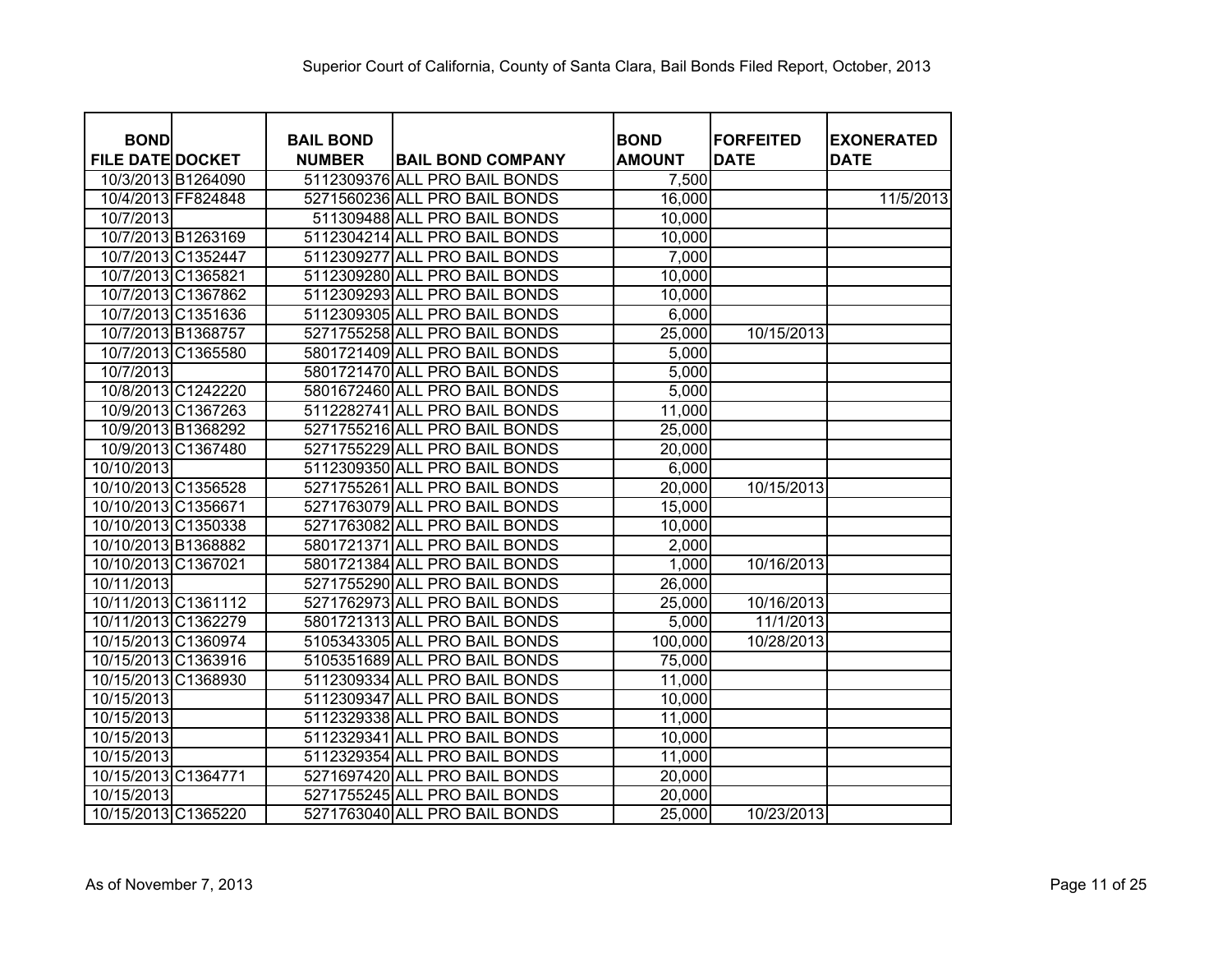| <b>BOND</b>             | <b>BAIL BOND</b> |                               | <b>BOND</b>   | <b>FORFEITED</b> | <b>EXONERATED</b> |
|-------------------------|------------------|-------------------------------|---------------|------------------|-------------------|
| <b>FILE DATE DOCKET</b> | <b>NUMBER</b>    | <b>BAIL BOND COMPANY</b>      | <b>AMOUNT</b> | <b>DATE</b>      | <b>DATE</b>       |
| 10/15/2013              |                  | 5271763053 ALL PRO BAIL BONDS | 26,000        |                  |                   |
| 10/15/2013 B1368513     |                  | 5271798343 ALL PRO BAIL BONDS | 15,000        |                  |                   |
| 10/15/2013 C1367246     |                  | 5550932754 ALL PRO BAIL BONDS | 35,000        |                  |                   |
| 10/15/2013              |                  | 5551025169 ALL PRO BAIL BONDS | 35,000        |                  |                   |
| 10/15/2013 C1367752     |                  | 5551036457 ALL PRO BAIL BONDS | 45,000        |                  |                   |
| 10/16/2013 C1367244     |                  | 5112329284 ALL PRO BAIL BONDS | 7,000         |                  | 10/18/2013        |
| 10/16/2013 F1345664     |                  | 5271798356 ALL PRO BAIL BONDS | 15,000        |                  |                   |
| 10/17/2013 B1369159     |                  | 5112309321 ALL PRO BAIL BONDS | 10,000        |                  |                   |
| 10/17/2013 B1366672     |                  | 5112328430 ALL PRO BAIL BONDS | 10,000        |                  |                   |
| 10/17/2013              |                  | 5112336590 ALL PRO BAIL BONDS | 10,000        |                  |                   |
| 10/17/2013 F1348631     |                  | 5271762986 ALL PRO BAIL BONDS | 25,000        |                  |                   |
| 10/17/2013 C1367980     |                  | 5271762999 ALL PRO BAIL BONDS | 15,000        |                  |                   |
| 10/17/2013 B1369169     |                  | 5550932796 ALL PRO BAIL BONDS | 35,000        | 10/28/2013       |                   |
| 10/17/2013 B1368298     |                  | 5551022379 ALL PRO BAIL BONDS | 35,000        |                  |                   |
| 10/17/2013              |                  | 5801743858 ALL PRO BAIL BONDS | 1,000         |                  |                   |
| 10/18/2013 C1366021     |                  | 5112282811 ALL PRO BAIL BONDS | 10,000        |                  |                   |
| 10/18/2013 C1367950     |                  | 5112282824 ALL PRO BAIL BONDS | 11,000        |                  |                   |
| 10/18/2013              |                  | 5550932741 ALL PRO BAIL BONDS | 46,000        |                  |                   |
| 10/21/2013              |                  | 5105343277 ALL PRO BAIL BONDS | 85,000        |                  |                   |
| 10/21/2013              |                  | 5105356572 ALL PRO BAIL BONDS | 70,000        |                  |                   |
| 10/21/2013 C1367866     |                  | 5112282808 ALL PRO BAIL BONDS | 10,000        |                  |                   |
| 10/21/2013              |                  | 5112329297 ALL PRO BAIL BONDS | 10,000        |                  |                   |
| 10/21/2013              |                  | 5112336631 ALL PRO BAIL BONDS | 10,000        |                  |                   |
| 10/21/2013              |                  | 5112336657 ALL PRO BAIL BONDS | 10,000        |                  |                   |
| 10/21/2013 C1357836     |                  | 5112336673 ALL PRO BAIL BONDS | 2,500         |                  |                   |
| 10/21/2013 C1368764     |                  | 5271806105 ALL PRO BAIL BONDS | 25,000        | 11/1/2013        |                   |
| 10/21/2013 C1365362     |                  | 5801756546 ALL PRO BAIL BONDS | 1,000         | 10/22/2013       |                   |
| 10/22/2013 CC803564     |                  | 5271806080 ALL PRO BAIL BONDS | 25,000        |                  | 10/29/2013        |
| 10/22/2013 C1368010     |                  | 5271806093 ALL PRO BAIL BONDS | 25,000        |                  |                   |
| 10/22/2013              |                  | 5551025156 ALL PRO BAIL BONDS | 35,000        |                  |                   |
| 10/22/2013              |                  | 5551041925 ALL PRO BAIL BONDS | 35,000        |                  |                   |
| 10/22/2013 F1348384     |                  | 5801429705 ALL PRO BAIL BONDS | 5,000         |                  |                   |
| 10/22/2013 C1367708     |                  | 5801756517 ALL PRO BAIL BONDS | 1,000         |                  |                   |
| 10/23/2013 C1103451     |                  | 5112336587 ALL PRO BAIL BONDS | 10,000        |                  |                   |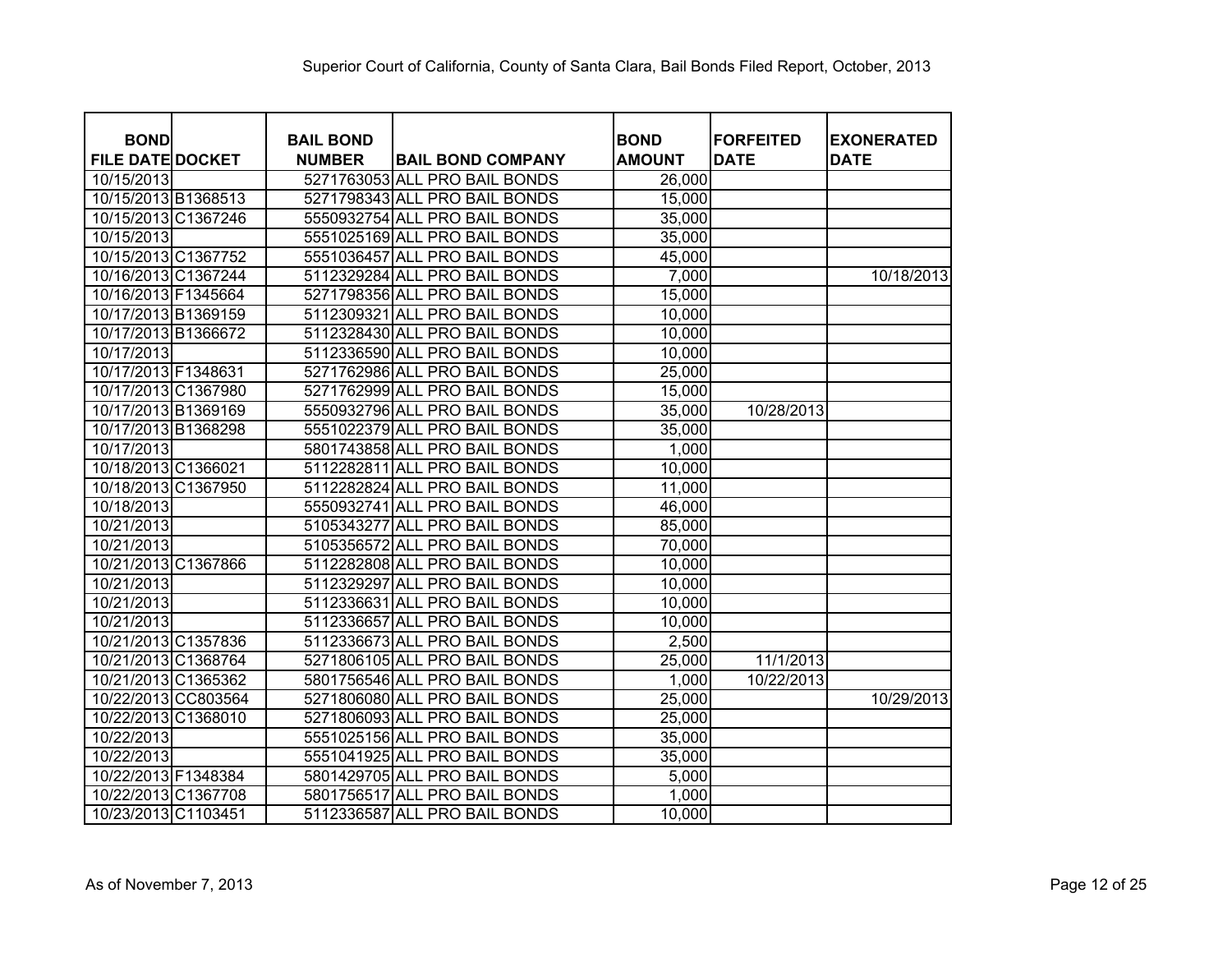| <b>BOND</b>             | <b>BAIL BOND</b> |                               | <b>BOND</b>   | <b>FORFEITED</b> | <b>EXONERATED</b> |
|-------------------------|------------------|-------------------------------|---------------|------------------|-------------------|
| <b>FILE DATE DOCKET</b> | <b>NUMBER</b>    | <b>BAIL BOND COMPANY</b>      | <b>AMOUNT</b> | <b>DATE</b>      | <b>DATE</b>       |
| 10/23/2013 F1348551     |                  | 5112336660 ALL PRO BAIL BONDS | 10,000        |                  |                   |
| 10/23/2013 F1348727     |                  | 5551025172 ALL PRO BAIL BONDS | 35,000        |                  | 11/5/2013         |
| 10/23/2013 C1096307     |                  | 5801756500 ALL PRO BAIL BONDS | 5,000         |                  |                   |
| 10/24/2013              |                  | 5112336644 ALL PRO BAIL BONDS | 10,000        |                  |                   |
| 10/24/2013 C1365287     |                  | 5271755232 ALL PRO BAIL BONDS | 25,000        |                  |                   |
| 10/24/2013              |                  | 5271798260 ALL PRO BAIL BONDS | 27,000        |                  |                   |
| 10/24/2013              |                  | 5271806051 ALL PRO BAIL BONDS | 20,000        |                  |                   |
| 10/24/2013 C1368085     |                  | 5801756504 ALL PRO BAIL BONDS | 5,000         |                  |                   |
| 10/24/2013 B1365395     |                  | 5801756559 ALL PRO BAIL BONDS | 5,000         |                  |                   |
| 10/25/2013 C1366816     |                  | 5271798273 ALL PRO BAIL BONDS | 25,000        |                  |                   |
| 10/25/2013 B1365724     |                  | 5271806022 ALL PRO BAIL BONDS | 25,000        |                  |                   |
| 10/25/2013 C1362484     |                  | 5271806035 ALL PRO BAIL BONDS | 25,000        |                  |                   |
| 10/25/2013 C1245675     |                  | 5271806048 ALL PRO BAIL BONDS | 25,000        |                  |                   |
| 10/28/2013 B1369139     |                  | 5112336628 ALL PRO BAIL BONDS | 10,000        |                  |                   |
| 10/28/2013              |                  | 5271763011 ALL PRO BAIL BONDS | 25,000        |                  |                   |
| 10/28/2013              |                  | 5271806064 ALL PRO BAIL BONDS | 15,000        |                  |                   |
| 10/28/2013 C1368299     |                  | 5551041912 ALL PRO BAIL BONDS | 31,000        |                  |                   |
| 10/29/2013              |                  | 5105356598 ALL PRO BAIL BONDS | 100,000       |                  |                   |
| 10/29/2013 B1368482     |                  | 5112329309 ALL PRO BAIL BONDS | 10,000        |                  |                   |
| 10/29/2013              |                  | 5112329325 ALL PRO BAIL BONDS | 11,000        |                  |                   |
| 10/29/2013 CC593138     |                  | 5112336615 ALL PRO BAIL BONDS | 10,000        |                  |                   |
| 10/29/2013 B1368167     |                  | 5250001022 ALL PRO BAIL BONDS | 150,000       |                  |                   |
| 10/29/2013              |                  | 5271763024 ALL PRO BAIL BONDS | 25,000        |                  |                   |
| 10/29/2013 B1369250     |                  | 5271806077 ALL PRO BAIL BONDS | 26,000        |                  |                   |
| 10/29/2013              |                  | 5551041909 ALL PRO BAIL BONDS | 35,000        |                  |                   |
| 10/29/2013              |                  | 5801743861 ALL PRO BAIL BONDS | 5,000         |                  |                   |
| 10/29/2013 C1234190     |                  | 5801744053 ALL PRO BAIL BONDS | 5,000         |                  |                   |
| 10/30/2013              |                  | 5250002074 ALL PRO BAIL BONDS | 250,000       |                  |                   |
| 10/30/2013 C1245765     |                  | 5271762858 ALL PRO BAIL BONDS | 25,000        |                  |                   |
| 10/30/2013 C1367066     |                  | 5551041868 ALL PRO BAIL BONDS | 50,000        |                  |                   |
| 10/30/2013 F1348391     |                  | 5801721355 ALL PRO BAIL BONDS | 5,000         |                  |                   |
| 10/31/2013              |                  | 5271763008 ALL PRO BAIL BONDS | 25,000        |                  |                   |
| 10/4/2013 C1245552      | IS30K146455      | <b>AMIGO BAIL BONDS</b>       | 20,000        |                  |                   |
| 10/7/2013               | IS50K88048       | <b>AMIGO BAIL BONDS</b>       | 10,000        |                  |                   |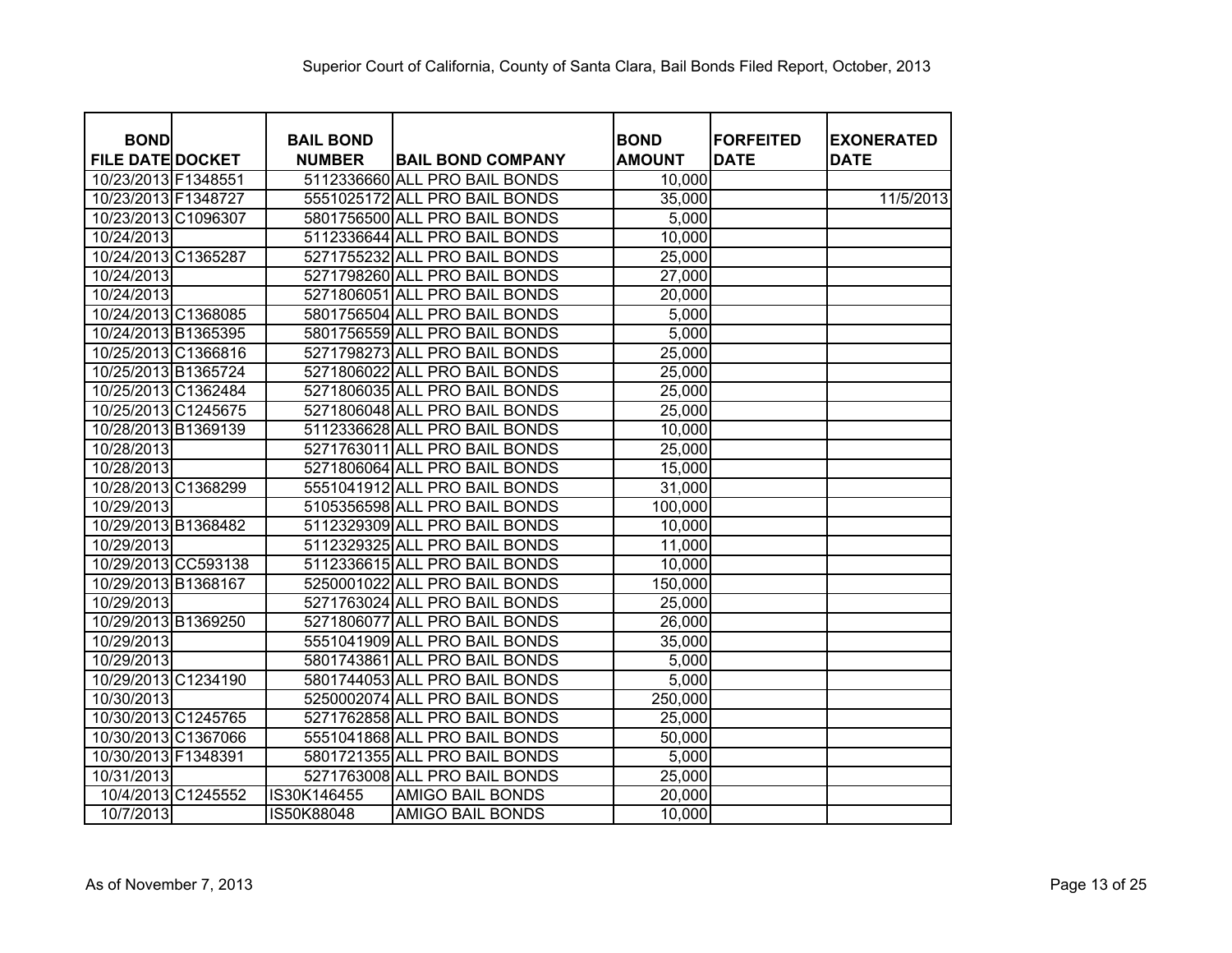| <b>BOND</b>             | <b>BAIL BOND</b> |                             | <b>BOND</b>   | <b>FORFEITED</b>        | <b>EXONERATED</b> |
|-------------------------|------------------|-----------------------------|---------------|-------------------------|-------------------|
| <b>FILE DATE DOCKET</b> | <b>NUMBER</b>    | <b>BAIL BOND COMPANY</b>    | <b>AMOUNT</b> | <b>DATE</b>             | <b>DATE</b>       |
| 10/8/2013 C1364739      | IS30K145092      | <b>AMIGO BAIL BONDS</b>     | 20,000        |                         |                   |
| 10/15/2013              | IS30K153177      | <b>AMIGO BAIL BONDS</b>     | 10,000        |                         |                   |
| 10/18/2013 C1365604     | IS100K38233      | <b>AMIGO BAIL BONDS</b>     | 100,000       |                         |                   |
| 10/28/2013 C1088838     | A5000714564      | <b>ARMSTRONG BAIL BONDS</b> | 25,000        |                         |                   |
| 10/1/2013 C1364753      | T10050433199     | <b>BAD BOYS BAIL BONDS</b>  | 100,000       |                         |                   |
| 10/1/2013 C1368221      | T10050433200     | <b>BAD BOYS BAIL BONDS</b>  | 75,000        |                         |                   |
| 10/1/2013 C1362750      | T1050429004      | <b>BAD BOYS BAIL BONDS</b>  | 10,000        |                         |                   |
| 10/1/2013 C1364765      | T2550428827      | <b>BAD BOYS BAIL BONDS</b>  | 20,000        |                         |                   |
| 10/1/2013 B1369188      | T2550432656      | <b>BAD BOYS BAIL BONDS</b>  | 20,000        |                         |                   |
| 10/1/2013 C1364741      | T2550433032      | <b>BAD BOYS BAIL BONDS</b>  | 20,000        |                         |                   |
| 10/1/2013 C1364427      | T2550433140      | <b>BAD BOYS BAIL BONDS</b>  | 15,000        |                         |                   |
| 10/1/2013               | T5050433049      | <b>BAD BOYS BAIL BONDS</b>  | 35,000        |                         | 10/25/2013        |
| 10/2/2013 C1368079      | T10050433201     | <b>BAD BOYS BAIL BONDS</b>  | 100,000       |                         |                   |
| 10/2/2013               | T1050433127      | <b>BAD BOYS BAIL BONDS</b>  | 10,000        |                         |                   |
| 10/2/2013 C1366106      | T5050433053      | <b>BAD BOYS BAIL BONDS</b>  | 37,000        | 11/5/2013               |                   |
| 10/2/2013 C1364534      | T550433109       | <b>BAD BOYS BAIL BONDS</b>  | 5,000         | $\overline{10/15/2013}$ |                   |
| 10/3/2013 C1364336      | T10050433076     | <b>BAD BOYS BAIL BONDS</b>  | 75,000        |                         |                   |
| 10/3/2013 C1364766      | T2550432659      | <b>BAD BOYS BAIL BONDS</b>  | 25,000        |                         |                   |
| 10/3/2013               | T2550433034      | <b>BAD BOYS BAIL BONDS</b>  | 15,000        |                         |                   |
| 10/3/2013               | T5050432682      | <b>BAD BOYS BAIL BONDS</b>  | 35,000        |                         |                   |
| 10/3/2013               | T5050432683      | <b>BAD BOYS BAIL BONDS</b>  | 35,000        |                         |                   |
| 10/4/2013               | T1050433022      | <b>BAD BOYS BAIL BONDS</b>  | 10,000        |                         |                   |
| 10/4/2013               | T1050433130      | <b>BAD BOYS BAIL BONDS</b>  | 10,000        |                         |                   |
| 10/4/2013               | T2550432662      | <b>BAD BOYS BAIL BONDS</b>  | 25,000        |                         |                   |
| 10/4/2013               | T5050429214      | <b>BAD BOYS BAIL BONDS</b>  | 40,000        |                         |                   |
| 10/7/2013               | T1050433574      | <b>BAD BOYS BAIL BONDS</b>  | 10,000        |                         |                   |
| 10/7/2013               | T2550433591      | <b>BAD BOYS BAIL BONDS</b>  | 20,000        |                         |                   |
| 10/7/2013               | T2550433592      | <b>BAD BOYS BAIL BONDS</b>  | 25,000        |                         |                   |
| 10/7/2013 C1368360      | T5050429210      | <b>BAD BOYS BAIL BONDS</b>  | 35,000        |                         |                   |
| 10/7/2013 C1242115      | T5050429213      | <b>BAD BOYS BAIL BONDS</b>  | 35,000        |                         |                   |
| 10/8/2013 C1242410      | T2550432661      | <b>BAD BOYS BAIL BONDS</b>  | 20,000        |                         |                   |
| 10/8/2013               | T550433545       | <b>BAD BOYS BAIL BONDS</b>  | 5,000         |                         |                   |
| 10/9/2013 C1367684      | T10050433635     | <b>BAD BOYS BAIL BONDS</b>  | 75,000        |                         |                   |
| 10/9/2013 C1368758      | T1050433571      | <b>BAD BOYS BAIL BONDS</b>  | 10,000        |                         | 11/5/2013         |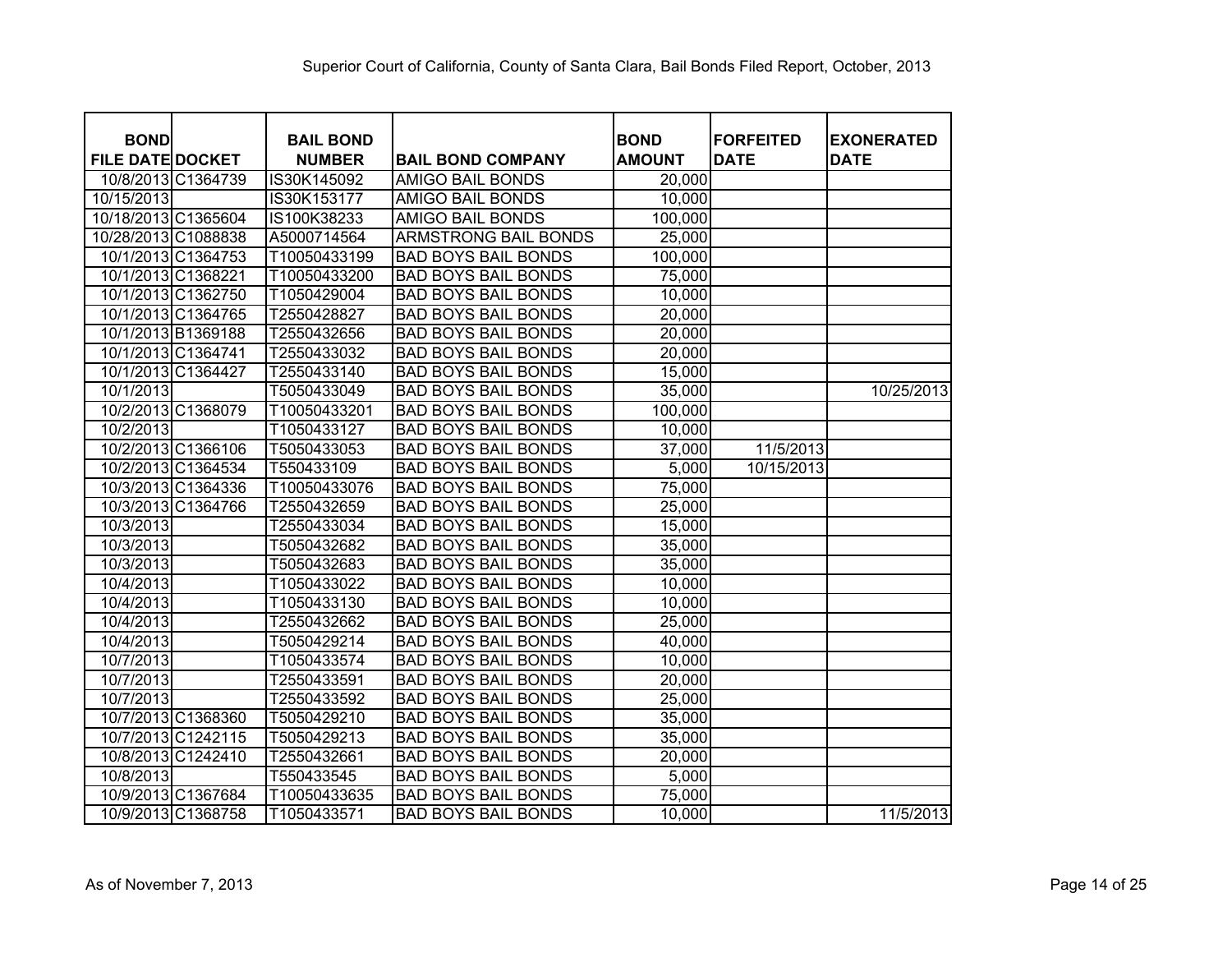| <b>BOND</b>             | <b>BAIL BOND</b> |                            | <b>BOND</b>   | <b>FORFEITED</b> | <b>EXONERATED</b> |
|-------------------------|------------------|----------------------------|---------------|------------------|-------------------|
| <b>FILE DATE DOCKET</b> | <b>NUMBER</b>    | <b>BAIL BOND COMPANY</b>   | <b>AMOUNT</b> | <b>DATE</b>      | <b>DATE</b>       |
| 10/9/2013               | T1050433573      | <b>BAD BOYS BAIL BONDS</b> | 10,000        |                  |                   |
| 10/9/2013 B1368776      | T2550433590      | <b>BAD BOYS BAIL BONDS</b> | 25,000        |                  |                   |
| 10/10/2013 B1368437     | T2550433589      | <b>BAD BOYS BAIL BONDS</b> | 25,000        |                  |                   |
| 10/10/2013 C1350576     | T5050433780      | <b>BAD BOYS BAIL BONDS</b> | 50,000        |                  |                   |
| 10/11/2013 C1244302     | T1050433756      | <b>BAD BOYS BAIL BONDS</b> | 5,000         |                  |                   |
| 10/11/2013 C1367363     | T2550433769      | <b>BAD BOYS BAIL BONDS</b> | 11,000        |                  |                   |
| 10/15/2013              | T1050432619      | <b>BAD BOYS BAIL BONDS</b> | 10,000        |                  |                   |
| 10/15/2013 C1368307     | T1050432620      | <b>BAD BOYS BAIL BONDS</b> | 10,000        |                  |                   |
| 10/15/2013              | T1050432623      | <b>BAD BOYS BAIL BONDS</b> | 10,000        |                  |                   |
| 10/15/2013              | T1050432625      | <b>BAD BOYS BAIL BONDS</b> | 10,000        |                  |                   |
| 10/15/2013 C1365661     | T2550426011      | <b>BAD BOYS BAIL BONDS</b> | 20,000        |                  |                   |
| 10/15/2013              | T2550433584      | <b>BAD BOYS BAIL BONDS</b> | 10,000        |                  |                   |
| 10/15/2013              | T2550433588      | <b>BAD BOYS BAIL BONDS</b> | 25,000        |                  |                   |
| 10/15/2013              | T5050429212      | <b>BAD BOYS BAIL BONDS</b> | 50,000        |                  |                   |
| 10/15/2013 C1360401     | T550433113       | <b>BAD BOYS BAIL BONDS</b> | 500           |                  |                   |
| 10/15/2013 C1349706     | T550433544       | <b>BAD BOYS BAIL BONDS</b> | 5,000         |                  |                   |
| 10/15/2013 CC468371     | T550433748       | <b>BAD BOYS BAIL BONDS</b> | 5,000         |                  |                   |
| 10/15/2013              | T7550433628      | <b>BAD BOYS BAIL BONDS</b> | 75,000        |                  |                   |
| 10/16/2013 F1348621     | T1050432621      | <b>BAD BOYS BAIL BONDS</b> | 10,000        |                  |                   |
| 10/16/2013              | T2550433585      | <b>BAD BOYS BAIL BONDS</b> | 25,000        |                  |                   |
| 10/16/2013 B1369172     | T2550433586      | <b>BAD BOYS BAIL BONDS</b> | 25,000        |                  |                   |
| 10/16/2013              | T2550433587      | <b>BAD BOYS BAIL BONDS</b> | 25,000        |                  |                   |
| 10/16/2013              | T5050433607      | <b>BAD BOYS BAIL BONDS</b> | 41,000        |                  |                   |
| 10/17/2013              | T1050432622      | <b>BAD BOYS BAIL BONDS</b> | 10,000        |                  |                   |
| 10/17/2013              | T1550428944      | <b>BAD BOYS BAIL BONDS</b> | 10,000        |                  |                   |
| 10/17/2013 C1368004     | T2550426016      | <b>BAD BOYS BAIL BONDS</b> | 25,000        |                  |                   |
| 10/18/2013 B1368930     | T10050429076     | <b>BAD BOYS BAIL BONDS</b> | 60,000        |                  |                   |
| 10/18/2013 B1260728     | T550432617       | <b>BAD BOYS BAIL BONDS</b> | 5,000         |                  |                   |
| 10/21/2013              | T1050425393      | <b>BAD BOYS BAIL BONDS</b> | 10,000        |                  |                   |
| 10/21/2013              | T1050425394      | <b>BAD BOYS BAIL BONDS</b> | 10,000        |                  |                   |
| 10/21/2013              | T1050425396      | <b>BAD BOYS BAIL BONDS</b> | 10,000        |                  |                   |
| 10/21/2013              | T2550424632      | <b>BAD BOYS BAIL BONDS</b> | 25,000        |                  |                   |
| 10/21/2013 C1355787     | T2550424634      | <b>BAD BOYS BAIL BONDS</b> | 20,000        |                  |                   |
| 10/21/2013              | T2550424635      | <b>BAD BOYS BAIL BONDS</b> | 25,000        |                  |                   |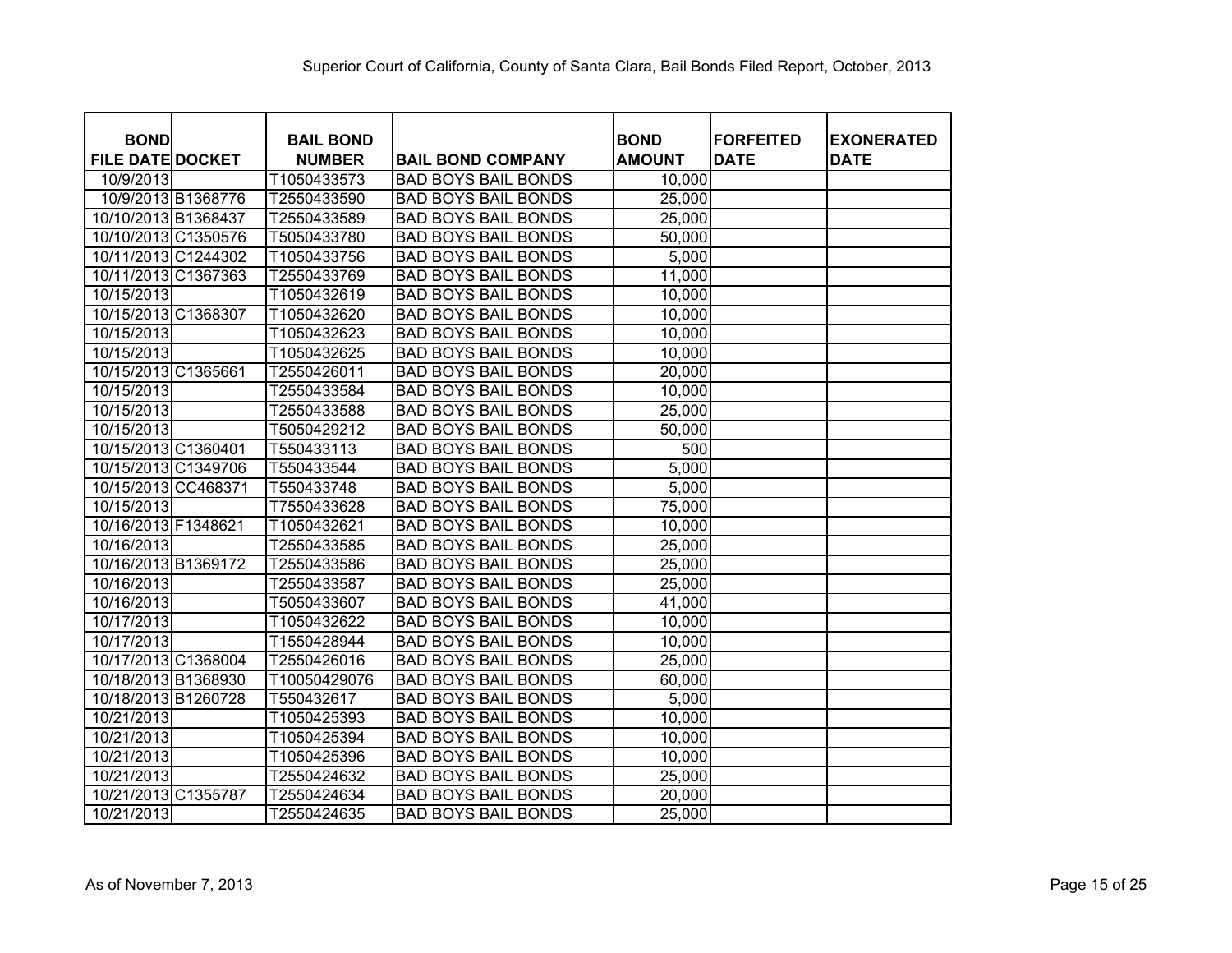| <b>BOND</b>             | <b>BAIL BOND</b> |                            | <b>BOND</b>   | <b>FORFEITED</b> | <b>EXONERATED</b> |
|-------------------------|------------------|----------------------------|---------------|------------------|-------------------|
| <b>FILE DATE DOCKET</b> | <b>NUMBER</b>    | <b>BAIL BOND COMPANY</b>   | <b>AMOUNT</b> | <b>DATE</b>      | <b>DATE</b>       |
| 10/21/2013 C1359172     | T2550424637      | <b>BAD BOYS BAIL BONDS</b> | 15,000        |                  |                   |
| 10/21/2013              | T25504246636     | <b>BAD BOYS BAIL BONDS</b> | 25,000        |                  |                   |
| 10/21/2013              | T25504246638     | <b>BAD BOYS BAIL BONDS</b> | 15,000        |                  |                   |
| 10/21/2013 C1354667     | T550432614       | <b>BAD BOYS BAIL BONDS</b> | 1,000         |                  |                   |
| 10/22/2013 C1366787     | T10050433804     | <b>BAD BOYS BAIL BONDS</b> | 75,000        |                  |                   |
| 10/22/2013 F1346517     | T2550424633      | <b>BAD BOYS BAIL BONDS</b> | 25,000        |                  |                   |
| 10/22/2013              | T2550425140      | <b>BAD BOYS BAIL BONDS</b> | 11,000        |                  |                   |
| 10/23/2013              | T1050425397      | <b>BAD BOYS BAIL BONDS</b> | 10,000        |                  |                   |
| 10/23/2013              | T1050429167      | <b>BAD BOYS BAIL BONDS</b> | 10,000        |                  |                   |
| 10/23/2013 B1367707     | T5050433785      | <b>BAD BOYS BAIL BONDS</b> | 50,000        |                  |                   |
| 10/23/2013 C1240862     | T5504332613      | <b>BAD BOYS BAIL BONDS</b> | 1,500         |                  |                   |
| 10/24/2013              | T1050437578      | <b>BAD BOYS BAIL BONDS</b> | 10,000        |                  |                   |
| 10/24/2013              | T2550437458      | <b>BAD BOYS BAIL BONDS</b> | 11,000        |                  |                   |
| 10/24/2013              | T5050437464      | <b>BAD BOYS BAIL BONDS</b> | 36,000        |                  |                   |
| 10/24/2013              | T550437439       | <b>BAD BOYS BAIL BONDS</b> | 5,000         |                  |                   |
| 10/24/2013              | T550437747       | <b>BAD BOYS BAIL BONDS</b> | 5,000         |                  |                   |
| 10/25/2013              | T2550437459      | <b>BAD BOYS BAIL BONDS</b> | 25,000        |                  |                   |
| 10/25/2013              | T2550437461      | <b>BAD BOYS BAIL BONDS</b> | 15,000        |                  |                   |
| 10/28/2013              | T1050425398      | <b>BAD BOYS BAIL BONDS</b> | 10,000        |                  |                   |
| 10/28/2013              | T1050425401      | <b>BAD BOYS BAIL BONDS</b> | 10,000        |                  |                   |
| 10/28/2013              | T2550425137      | <b>BAD BOYS BAIL BONDS</b> | 25,000        |                  |                   |
| 10/28/2013              | T5050437798      | <b>BAD BOYS BAIL BONDS</b> | 30,000        |                  |                   |
| 10/28/2013 C1368200     | T550432615       | <b>BAD BOYS BAIL BONDS</b> | 5,000         |                  |                   |
| 10/28/2013 C1364168     | T550437438       | <b>BAD BOYS BAIL BONDS</b> | 5,000         |                  |                   |
| 10/28/2013 C1368060     | T7550437482      | <b>BAD BOYS BAIL BONDS</b> | 51,000        |                  |                   |
| 10/29/2013              | T1050425395      | <b>BAD BOYS BAIL BONDS</b> | 10,000        |                  |                   |
| 10/29/2013 C1365441     | T1050425399      | <b>BAD BOYS BAIL BONDS</b> | 10,000        |                  |                   |
| 10/29/2013 C1245885     | T1050437581      | <b>BAD BOYS BAIL BONDS</b> | 7,000         |                  |                   |
| 10/29/2013 B1367995     | T1050437758      | <b>BAD BOYS BAIL BONDS</b> | 10,000        |                  |                   |
| 10/29/2013              | T2550433771      | <b>BAD BOYS BAIL BONDS</b> | 10,000        |                  |                   |
| 10/29/2013              | T2550437462      | <b>BAD BOYS BAIL BONDS</b> | 12,000        |                  |                   |
| 10/29/2013              | T5050433779      | <b>BAD BOYS BAIL BONDS</b> | 25,500        |                  |                   |
| 10/29/2013              | T5050437465      | <b>BAD BOYS BAIL BONDS</b> | 35,000        |                  |                   |
| 10/29/2013 C1356742     | T5050437613      | <b>BAD BOYS BAIL BONDS</b> | 25,000        |                  |                   |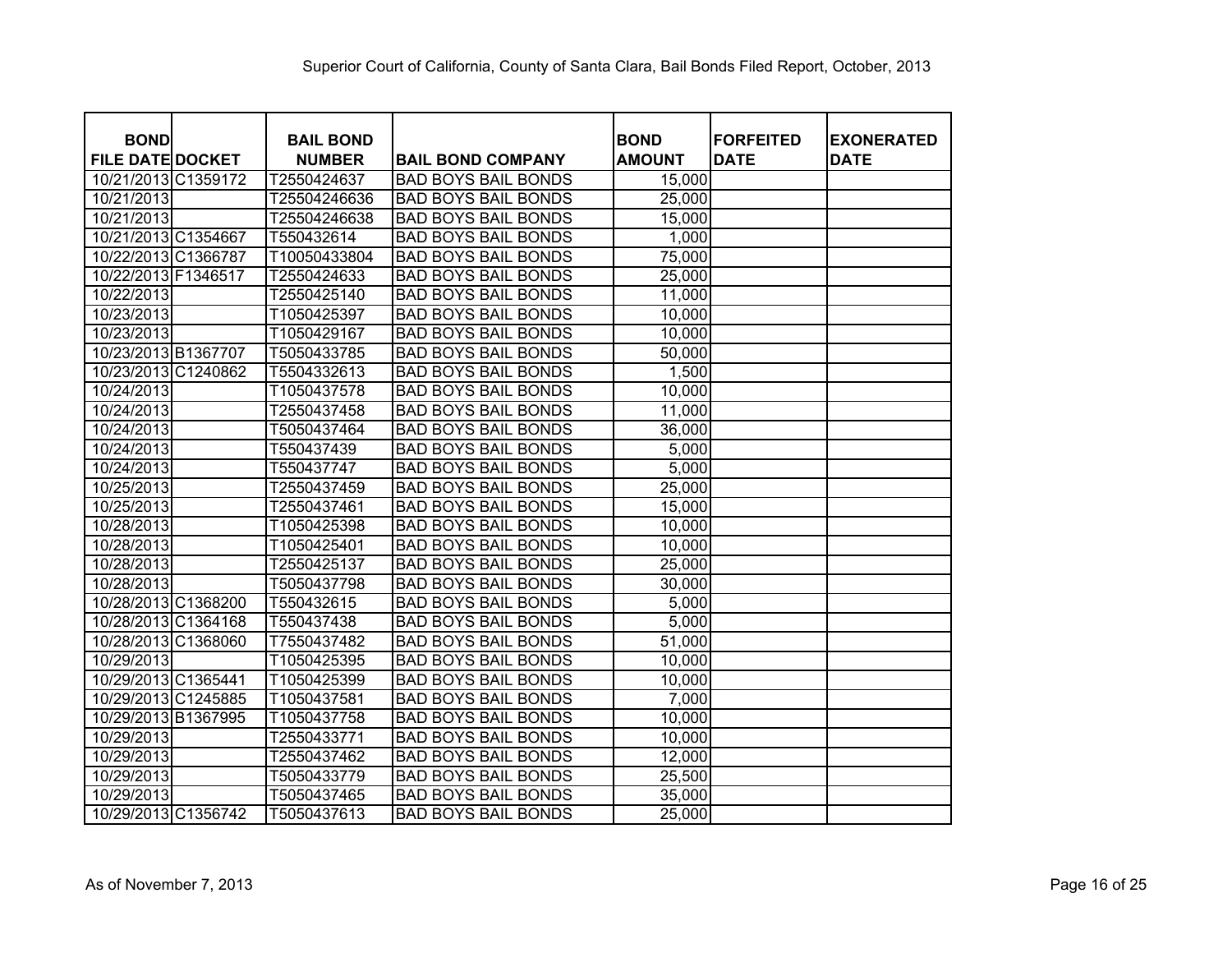| <b>BOND</b><br><b>FILE DATE DOCKET</b> |        | <b>BAIL BOND</b><br><b>NUMBER</b> | <b>BAIL BOND COMPANY</b>        | <b>BOND</b><br><b>AMOUNT</b> | <b>FORFEITED</b><br><b>DATE</b> | <b>EXONERATED</b><br><b>DATE</b>   |
|----------------------------------------|--------|-----------------------------------|---------------------------------|------------------------------|---------------------------------|------------------------------------|
| 10/29/2013 C1226069                    |        | T550437750                        | <b>BAD BOYS BAIL BONDS</b>      | 2,000                        |                                 |                                    |
| 10/30/2013 C1368530                    |        | T10050437638                      | <b>BAD BOYS BAIL BONDS</b>      | 100,000                      |                                 |                                    |
| 10/30/2013                             |        | T5050433608                       | <b>BAD BOYS BAIL BONDS</b>      | 35,000                       |                                 |                                    |
| 10/30/2013                             |        | T5050437466                       | <b>BAD BOYS BAIL BONDS</b>      | 35,000                       |                                 |                                    |
| 10/30/2013 C1361827                    |        | T550429157                        | <b>BAD BOYS BAIL BONDS</b>      | 5,000                        |                                 |                                    |
| 10/31/2013                             |        | T1050425400                       | <b>BAD BOYS BAIL BONDS</b>      | 10,000                       |                                 |                                    |
| 10/31/2013                             |        | T2550437777                       | <b>BAD BOYS BAIL BONDS</b>      | 25,000                       |                                 |                                    |
| 10/31/2013 C1368655                    |        | T5050437467                       | <b>BAD BOYS BAIL BONDS</b>      | 50,000                       |                                 |                                    |
| <b>BOND FILE DOCKET</b>                |        |                                   | BAIL BOND NUM BAIL BOND COMPANY |                              |                                 | BOND AMOUFORFEITED DTEXONERATED DT |
| 10/28/2013                             |        | S1002075709                       | <b>BAIL BONDS MADE EASY</b>     | 10,000                       |                                 |                                    |
| 10/1/2013 C1364768                     |        | FCS101197493                      | <b>BAIL HOTLINE BAIL BONDS</b>  | 10,000                       |                                 |                                    |
| 10/1/2013 B1369183                     |        | FCS101197498                      | <b>BAIL HOTLINE BAIL BONDS</b>  | 10,000                       |                                 |                                    |
| 10/1/2013 C1368218                     |        | FCS101197518                      | <b>BAIL HOTLINE BAIL BONDS</b>  | 10,000                       |                                 |                                    |
| 10/1/2013 C1363746                     |        | FCS2501135999                     | <b>BAIL HOTLINE BAIL BONDS</b>  | 250,000                      |                                 |                                    |
| 10/1/2013 F1348456                     |        | FCS251179859                      | <b>BAIL HOTLINE BAIL BONDS</b>  | 16,000                       |                                 |                                    |
| 10/1/2013 F1348805                     |        | FCS251183881                      | <b>BAIL HOTLINE BAIL BONDS</b>  | 15,000                       |                                 |                                    |
| 10/1/2013 C1234524                     |        | FCS251194298                      | <b>BAIL HOTLINE BAIL BONDS</b>  | 5,000                        |                                 | 10/16/2013                         |
| 10/1/2013 F1348098                     |        | FCS251198098                      | <b>BAIL HOTLINE BAIL BONDS</b>  | 15,000                       |                                 |                                    |
| 10/1/2013                              |        | FCS251198099                      | <b>BAIL HOTLINE BAIL BONDS</b>  | 25,000                       |                                 | 10/11/2013                         |
| 10/1/2013 B1369186                     |        | FCS251204918                      | <b>BAIL HOTLINE BAIL BONDS</b>  | 10,000                       |                                 |                                    |
| 10/1/2013                              |        | FCS501205081                      | <b>BAIL HOTLINE BAIL BONDS</b>  | 35,000                       |                                 | 10/30/2013                         |
| 10/1/2013 C1368806                     |        | FCS501205084                      | <b>BAIL HOTLINE BAIL BONDS</b>  | 35,000                       |                                 | 10/25/2013                         |
| 10/2/2013 B1368043                     |        | FCS101197515                      | <b>BAIL HOTLINE BAIL BONDS</b>  | 10,000                       |                                 |                                    |
| 10/2/2013 C1240610                     |        | FCS101197516                      | <b>BAIL HOTLINE BAIL BONDS</b>  | 10,000                       |                                 |                                    |
| 10/2/2013                              |        | FCS101197519                      | <b>BAIL HOTLINE BAIL BONDS</b>  | 10,000                       |                                 | 10/30/2013                         |
| 10/2/2013                              |        | FCS101197520                      | <b>BAIL HOTLINE BAIL BONDS</b>  | 6,000                        |                                 |                                    |
| 10/3/2013                              |        | FCS101197521                      | <b>BAIL HOTLINE BAIL BONDS</b>  | 10,000                       |                                 |                                    |
| 10/3/2013                              | 213441 | FCS5001128248                     | <b>BAIL HOTLINE BAIL BONDS</b>  | 300,000                      |                                 |                                    |
| 10/4/2013 F1348416                     |        | FCS1001141184                     | <b>BAIL HOTLINE BAIL BONDS</b>  | 75,000                       |                                 |                                    |
| 10/7/2013 C1086998                     |        | FCS101197368                      | <b>BAIL HOTLINE BAIL BONDS</b>  | 10,000                       |                                 |                                    |
| 10/7/2013                              |        | FCS101197369                      | <b>BAIL HOTLINE BAIL BONDS</b>  | 10,000                       |                                 |                                    |
| 10/7/2013 C1355651                     |        | FCS251179858                      | <b>BAIL HOTLINE BAIL BONDS</b>  | 12,500                       |                                 |                                    |
| 10/7/2013 C1368757                     |        | FCS251183867                      | <b>BAIL HOTLINE BAIL BONDS</b>  | 20,000                       |                                 |                                    |
| 10/9/2013 B1366893                     |        | FCS101197367                      | <b>BAIL HOTLINE BAIL BONDS</b>  | 5,000                        |                                 |                                    |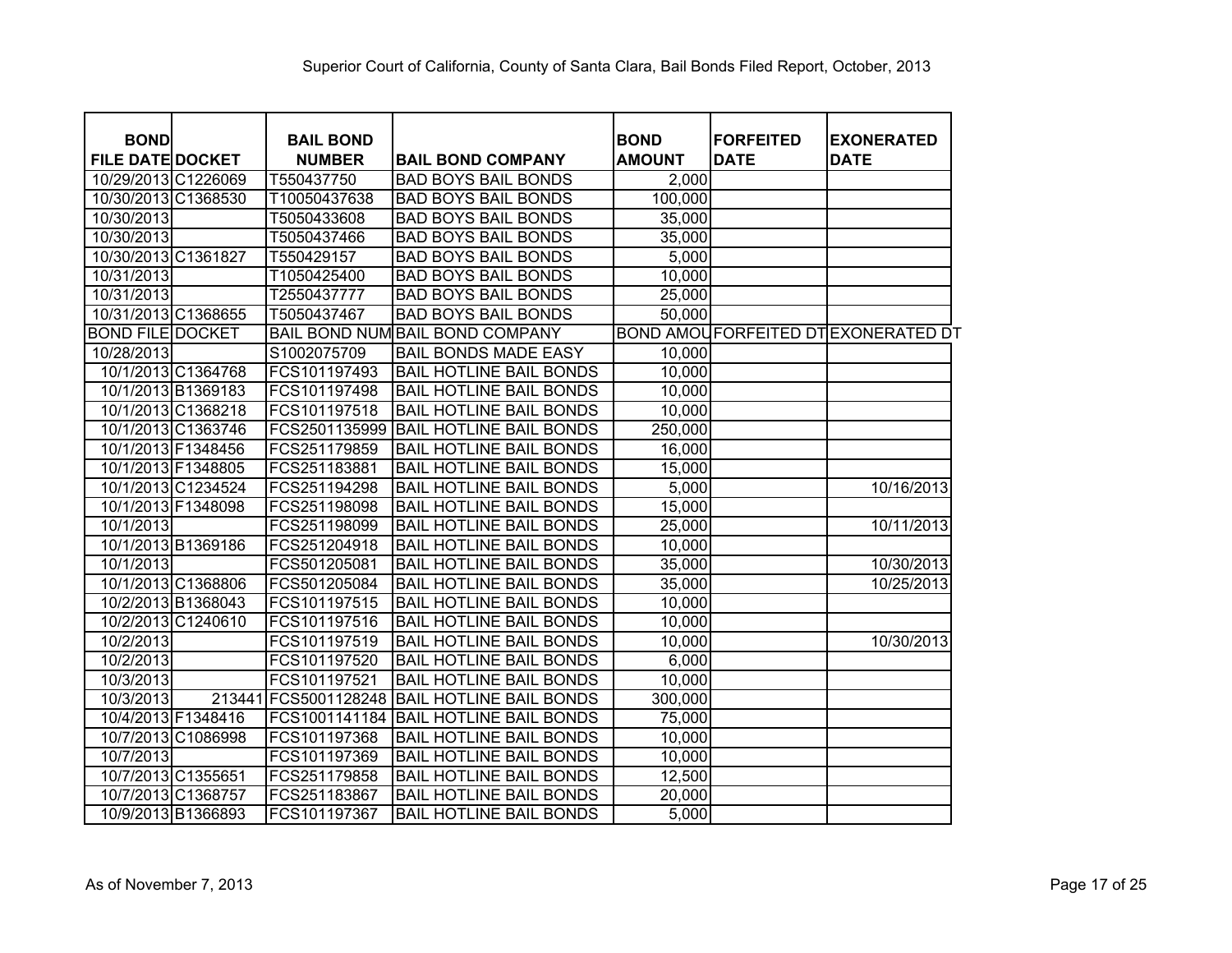| <b>BOND</b>             | <b>BAIL BOND</b> |                                |                              | <b>FORFEITED</b> |                                  |
|-------------------------|------------------|--------------------------------|------------------------------|------------------|----------------------------------|
| <b>FILE DATE DOCKET</b> | <b>NUMBER</b>    | <b>BAIL BOND COMPANY</b>       | <b>BOND</b><br><b>AMOUNT</b> | <b>DATE</b>      | <b>EXONERATED</b><br><b>DATE</b> |
| 10/9/2013 B1261184      | FCS501179972     | <b>BAIL HOTLINE BAIL BONDS</b> | 50,000                       |                  |                                  |
| 10/10/2013 F1346940     | FCS101197371     | <b>BAIL HOTLINE BAIL BONDS</b> | 5,000                        |                  |                                  |
| 10/10/2013              | FCS101197372     | <b>BAIL HOTLINE BAIL BONDS</b> | 10,000                       |                  |                                  |
| 10/10/2013 C1359351     | FCS101197373     | <b>BAIL HOTLINE BAIL BONDS</b> | 10,000                       |                  | 10/24/2013                       |
| 10/10/2013 C1065687     | FCS251194336     | <b>BAIL HOTLINE BAIL BONDS</b> | 20,000                       |                  |                                  |
| 10/10/2013 C1366453     | FCS251194341     | <b>BAIL HOTLINE BAIL BONDS</b> | 15,000                       |                  |                                  |
| 10/10/2013 C1116039     | FCS251194342     | <b>BAIL HOTLINE BAIL BONDS</b> | 20,000                       |                  |                                  |
| 10/11/2013 C1231512     | FCS101197374     | <b>BAIL HOTLINE BAIL BONDS</b> | 8,000                        |                  |                                  |
| 10/15/2013 C1351057     | FCS101208611     | <b>BAIL HOTLINE BAIL BONDS</b> | 10,000                       |                  |                                  |
| 10/15/2013 C1354383     | FCS101208612     | <b>BAIL HOTLINE BAIL BONDS</b> | 5,000                        |                  |                                  |
| 10/15/2013 C1350341     | FCS101208613     | <b>BAIL HOTLINE BAIL BONDS</b> | 2,500                        |                  |                                  |
| 10/15/2013              | FCS251198101     | <b>BAIL HOTLINE BAIL BONDS</b> | 10,250                       |                  |                                  |
| 10/15/2013              | FCS251198102     | <b>BAIL HOTLINE BAIL BONDS</b> | 16,000                       |                  |                                  |
| 10/15/2013              | FCS251204937     | <b>BAIL HOTLINE BAIL BONDS</b> | 12,000                       |                  |                                  |
| 10/15/2013 C1353088     | FCS501173042     | <b>BAIL HOTLINE BAIL BONDS</b> | 40,000                       |                  |                                  |
| 10/15/2013 C1367330     | FCS501179973     | <b>BAIL HOTLINE BAIL BONDS</b> | 50,000                       | 10/28/2013       |                                  |
| 10/16/2013              | FCS501184069     | <b>BAIL HOTLINE BAIL BONDS</b> | 11,000                       |                  |                                  |
| 10/17/2013 C1368035     | FCS101197523     | <b>BAIL HOTLINE BAIL BONDS</b> | 5,000                        |                  |                                  |
| 10/17/2013 B1369168     | FCS251204936     | <b>BAIL HOTLINE BAIL BONDS</b> | 25,000                       |                  |                                  |
| 10/17/2013 B1368995     | FCS251204940     | <b>BAIL HOTLINE BAIL BONDS</b> | 25,000                       |                  |                                  |
| 10/18/2013 F1348611     | FCS101197522     | <b>BAIL HOTLINE BAIL BONDS</b> | 10,000                       |                  |                                  |
| 10/18/2013              | FCS251204938     | <b>BAIL HOTLINE BAIL BONDS</b> | 12,000                       |                  |                                  |
| 10/18/2013              | FCS251218146     | <b>BAIL HOTLINE BAIL BONDS</b> | 20,000                       |                  |                                  |
| 10/21/2013 B1368200     | FCS1001194622    | <b>BAIL HOTLINE BAIL BONDS</b> | 91,000                       |                  |                                  |
| 10/21/2013 C1240515     | FCS101208599     | <b>BAIL HOTLINE BAIL BONDS</b> | 10,000                       |                  |                                  |
| 10/21/2013 C1246280     | FCS251204939     | <b>BAIL HOTLINE BAIL BONDS</b> | 25,000                       |                  |                                  |
| 10/21/2013 F1242155     | FCS251218147     | <b>BAIL HOTLINE BAIL BONDS</b> | 5,000                        | 10/21/2013       |                                  |
| 10/21/2013 C1120958     | FCS251218148     | <b>BAIL HOTLINE BAIL BONDS</b> | 5,000                        |                  |                                  |
| 10/21/2013 C1119553     | FCS251218150     | <b>BAIL HOTLINE BAIL BONDS</b> | 7,000                        |                  |                                  |
| 10/21/2013 C1351521     | FCS501215486     | <b>BAIL HOTLINE BAIL BONDS</b> | 50,000                       |                  |                                  |
| 10/21/2013 C1368060     | FCS501217594     | <b>BAIL HOTLINE BAIL BONDS</b> | 50,000                       |                  |                                  |
| 10/22/2013 F1348222     | FCS101197524     | <b>BAIL HOTLINE BAIL BONDS</b> | 2,500                        | 10/31/2013       |                                  |
| 10/22/2013 F1348688     | FCS251208912     | <b>BAIL HOTLINE BAIL BONDS</b> | 12,000                       | 11/1/2013        |                                  |
| 10/22/2013 F1348416     | FCS501217593     | <b>BAIL HOTLINE BAIL BONDS</b> | 50,000                       |                  |                                  |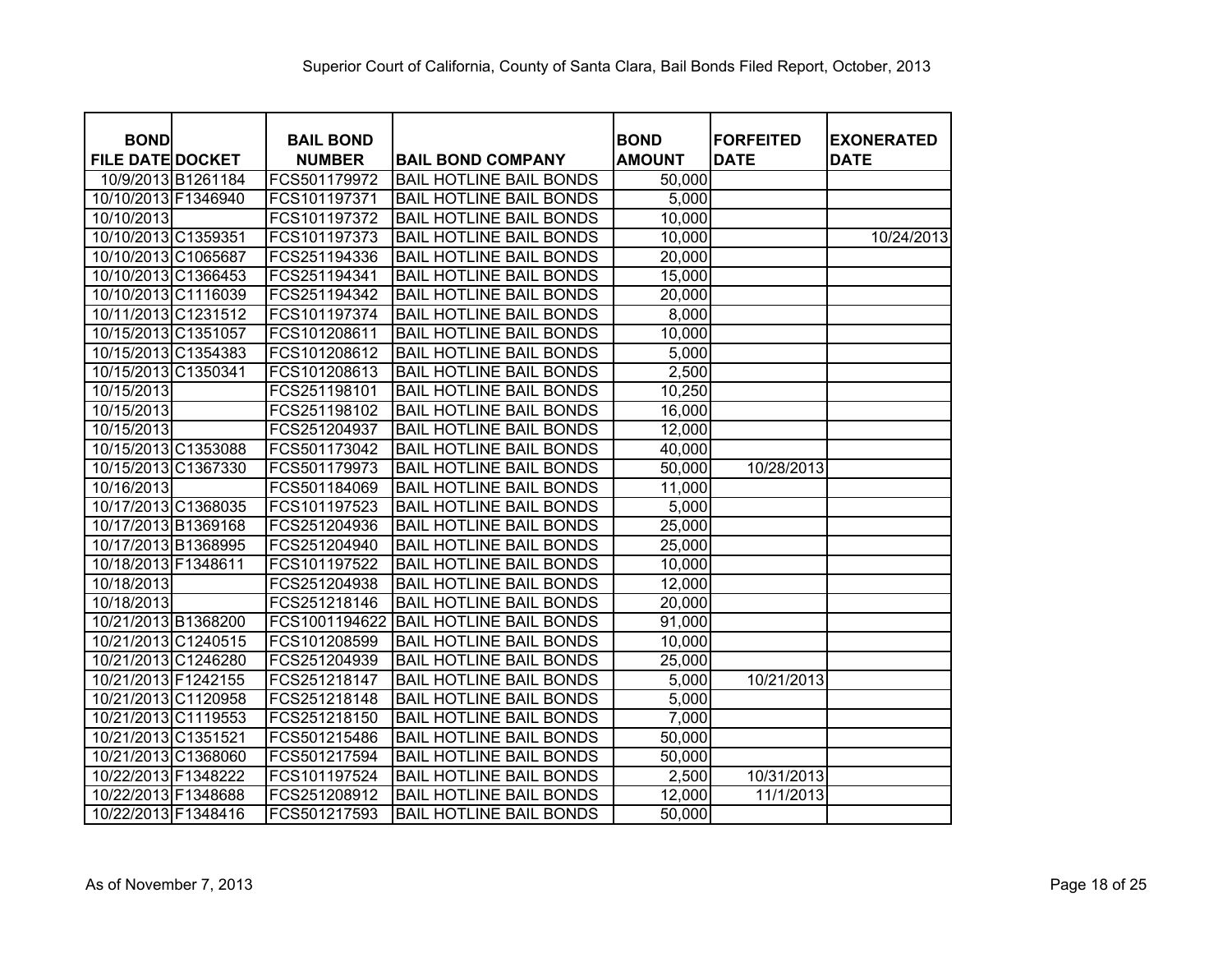| <b>BOND</b>             | <b>BAIL BOND</b> |                                 | <b>BOND</b>   | <b>FORFEITED</b> | <b>EXONERATED</b> |
|-------------------------|------------------|---------------------------------|---------------|------------------|-------------------|
| <b>FILE DATE DOCKET</b> | <b>NUMBER</b>    | <b>BAIL BOND COMPANY</b>        | <b>AMOUNT</b> | <b>DATE</b>      | <b>DATE</b>       |
| 10/23/2013 C1361581     | FCS101201662     | <b>BAIL HOTLINE BAIL BONDS</b>  | 10,000        |                  |                   |
| 10/23/2013 C1365576     | FCS101212351     | <b>BAIL HOTLINE BAIL BONDS</b>  | 7,000         |                  |                   |
| 10/24/2013 F1348642     | FCS1001170941    | <b>BAIL HOTLINE BAIL BONDS</b>  | 75,000        |                  |                   |
| 10/24/2013 C1247343     | FCS101172672     | <b>BAIL HOTLINE BAIL BONDS</b>  | 10,000        |                  |                   |
| 10/24/2013              | FCS251208909     | <b>BAIL HOTLINE BAIL BONDS</b>  | 11,000        |                  |                   |
| 10/24/2013 B1157739     | FCS251218149     | <b>BAIL HOTLINE BAIL BONDS</b>  | 20,000        |                  |                   |
| 10/24/2013 C1368208     | FCS501217595     | <b>BAIL HOTLINE BAIL BONDS</b>  | 50,000        |                  |                   |
| 10/25/2013              | FCS1001205163    | <b>BAIL HOTLINE BAIL BONDS</b>  | 56,000        |                  |                   |
| 10/28/2013 C1362715     | FCS101204840     | <b>BAIL HOTLINE BAIL BONDS</b>  | 10,000        |                  |                   |
| 10/28/2013              | FCS101208579     | <b>BAIL HOTLINE BAIL BONDS</b>  | 10,000        |                  |                   |
| 10/28/2013              | FCS101212350     | <b>BAIL HOTLINE BAIL BONDS</b>  | 10,000        |                  |                   |
| 10/28/2013 B1368814     | FCS251208910     | <b>BAIL HOTLINE BAIL BONDS</b>  | 25,000        |                  |                   |
| 10/28/2013 C1368355     | FCS251208913     | <b>BAIL HOTLINE BAIL BONDS</b>  | 25,000        |                  |                   |
| 10/28/2013              | FCS501184071     | <b>BAIL HOTLINE BAIL BONDS</b>  | 26,000        |                  |                   |
| 10/29/2013 B1366141     | FCS101208577     | <b>BAIL HOTLINE BAIL BONDS</b>  | 6,000         |                  |                   |
| 10/30/2013 F1348286     | FCS101208578     | <b>BAIL HOTLINE BAIL BONDS</b>  | 6,000         |                  |                   |
| 10/30/2013 C1348346     | FCS2501161645    | <b>BAIL HOTLINE BAIL BONDS</b>  | 250,000       |                  |                   |
| 10/30/2013 F1348804     | FCS251208914     | <b>BAIL HOTLINE BAIL BONDS</b>  | 25,000        |                  |                   |
| 10/30/2013              | FCS501184072     | <b>BAIL HOTLINE BAIL BONDS</b>  | 26,000        |                  |                   |
| 10/30/2013              | FCS501187311     | <b>BAIL HOTLINE BAIL BONDS</b>  | 35,000        |                  |                   |
| 10/31/2013              | FCS251225165     | <b>BAIL HOTLINE BAIL BONDS</b>  | 15,000        |                  |                   |
| 10/31/2013              | FCS501217596     | <b>BAIL HOTLINE BAIL BONDS</b>  | 35,000        |                  |                   |
| 10/24/2013 B1368192     | FCS51155042      | <b>BAIL NOW BAIL BONDS</b>      | 5,000         |                  |                   |
| 10/23/2013              | S2502080097      | <b>BAY AREA BAIL BONDS</b>      | 25,000        |                  |                   |
| 10/2/2013 C1365183      |                  | 5271755498 BODYGUARD BAIL BONDS | 20,000        |                  |                   |
| 10/3/2013 C1368225      |                  | 5105344654 BODYGUARD BAIL BONDS | 100,000       |                  |                   |
| 10/3/2013 C1363626      |                  | 5550932910 BODYGUARD BAIL BONDS | 40,000        |                  |                   |
| 10/10/2013 B1263036     |                  | 5112300555 BODYGUARD BAIL BONDS | 5,000         |                  |                   |
| 10/15/2013 C1089858     |                  | 5550932866 BODYGUARD BAIL BONDS | 15,000        |                  |                   |
| 10/17/2013 C1365840     |                  | 5271755539 BODYGUARD BAIL BONDS | 5,000         |                  |                   |
| 10/23/2013 C1362600     |                  | 5801557769 BODYGUARD BAIL BONDS | 5,000         |                  |                   |
| 10/15/2013 F1347731     | AS100K19986      | <b>CHAVEZ BAIL BONDS</b>        | 10,000        |                  |                   |
| 10/15/2013 C1349723     | AS15390845       | <b>DIAZ BROS BAIL BONDS</b>     | 10,000        |                  |                   |
| 10/1/2013               | 2013CC012080     | <b>DISCREET BAIL BONDS</b>      | 10,000        |                  | 10/30/2013        |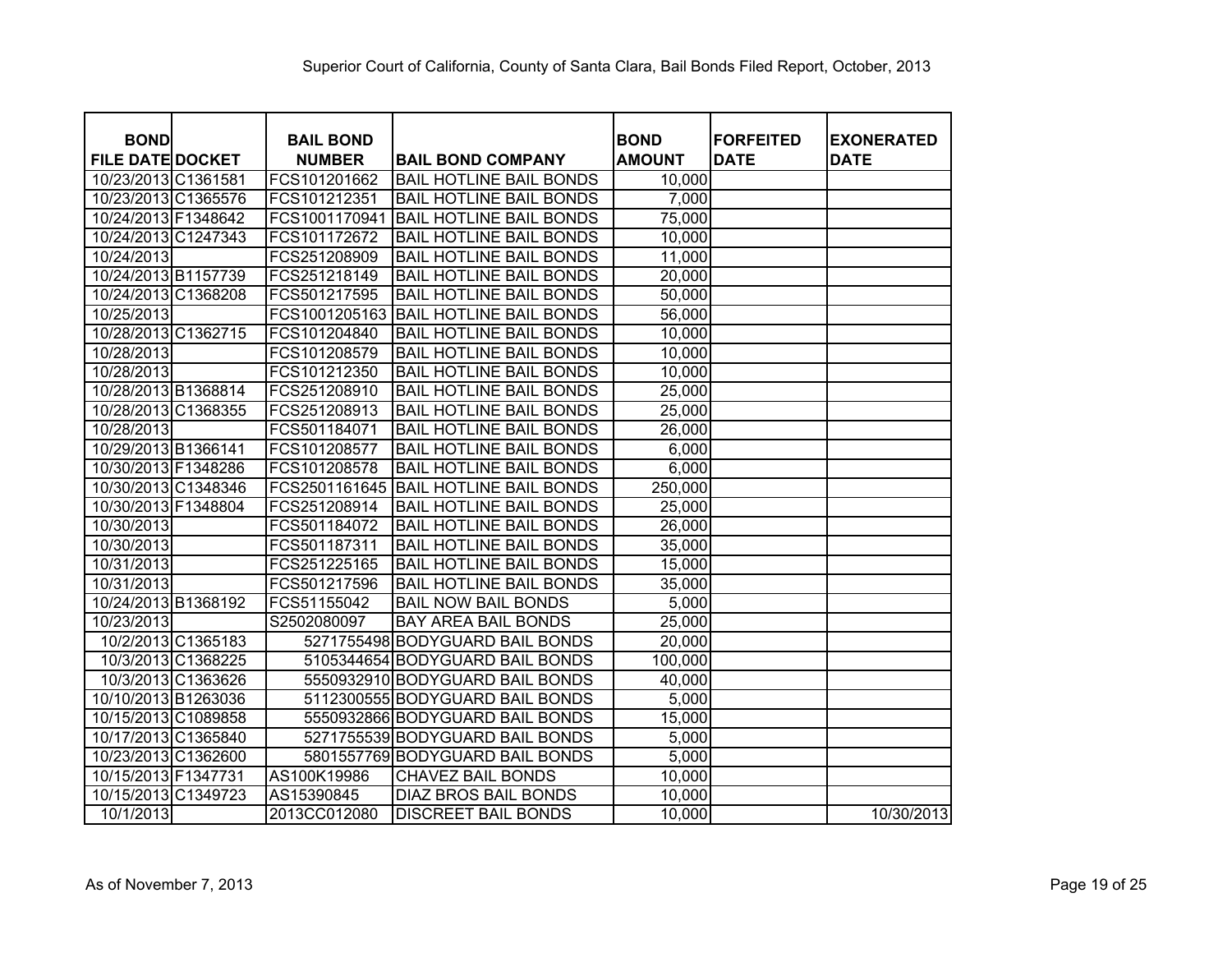| <b>BOND</b>             | <b>BAIL BOND</b> |                                  | <b>BOND</b>   | <b>FORFEITED</b> | <b>EXONERATED</b> |
|-------------------------|------------------|----------------------------------|---------------|------------------|-------------------|
| <b>FILE DATE DOCKET</b> | <b>NUMBER</b>    | <b>BAIL BOND COMPANY</b>         | <b>AMOUNT</b> | <b>DATE</b>      | <b>DATE</b>       |
| 10/21/2013              | 2013CC021396     | <b>DISCREET BAIL BONDS</b>       | 25,000        |                  |                   |
| 10/24/2013 B1369290     | 2013DD012527     | <b>DISCREET BAIL BONDS</b>       | 50,000        |                  |                   |
| 10/24/2013              | 2013FF000238     | <b>DISCREET BAIL BONDS</b>       | 25,000        |                  |                   |
| 10/28/2013              | 2013CC021398     | <b>DISCREET BAIL BONDS</b>       | 25,000        |                  |                   |
| 10/4/2013               | 2013BB023236     | ED MUMBERT BAIL BONDS            | 10,000        |                  |                   |
| 10/15/2013 B1368897     | 2013FF000392     | ED MUMBERT BAIL BONDS            | 120,000       |                  |                   |
| 10/21/2013              | 2013BB023238     | ED MUMBERT BAIL BONDS            | 10,000        |                  |                   |
| 10/22/2013              | 2013DD007892     | ED MUMBERT BAIL BONDS            | 25,000        |                  |                   |
| 10/28/2013              | 2013CC022183     | ED MUMBERT BAIL BONDS            | 25,000        |                  |                   |
| 10/28/2013              | 2013CC022184     | ED MUMBERT BAIL BONDS            | 25,000        |                  |                   |
| 10/29/2013              | 2013DD007108     | ED MUMBERT BAIL BONDS            | 25,000        |                  |                   |
| 10/30/2013              | 2013BB032065     | ED MUMBERT BAIL BONDS            | 10,000        |                  |                   |
| 10/1/2013 F1348733      | 5550922351       | <b>EIGHT BALL BAIL BONDS</b>     | 11,000        |                  |                   |
| 10/9/2013 F1244181      |                  | 5271620815 EIGHT BALL BAIL BONDS | 15,000        |                  |                   |
| 10/2/2013 C1363925      | T2550428946      | <b>GOLDEN STATE BAIL BONDS</b>   | 20,000        |                  |                   |
| 10/15/2013 C1363361     | T20050429078     | <b>GOLDEN STATE BAIL BONDS</b>   | 110,000       |                  |                   |
| 10/15/2013 C1367516     | T5050428948      | <b>GOLDEN STATE BAIL BONDS</b>   | 20,000        |                  |                   |
| 10/16/2013 C1365116     | T10050429077     | <b>GOLDEN STATE BAIL BONDS</b>   | 100,000       |                  |                   |
| 10/22/2013 C1361778     | T10050428950     | <b>GOLDEN STATE BAIL BONDS</b>   | 80,000        |                  |                   |
| 10/29/2013 BB837464     | 2013BB019364     | <b>JM BAIL BONDS</b>             | 5,000         |                  |                   |
| 10/17/2013 C1365622     | 2013CC016187     | KATHY ERKEN BAIL BONDS           | 20,000        |                  |                   |
| 10/17/2013 C1363699     | 2013DD004354     | KATHY ERKEN BAIL BONDS           | 50,000        |                  |                   |
| 10/11/2013 F1346651     | A2500630302      | KEITH CARTER BAIL BONDS          | 5,000         |                  |                   |
| 10/1/2013 B1364796      | S2501960758      | <b>LATINO BAIL BONDS</b>         | 5,000         |                  |                   |
| 10/4/2013 C1368226      | S2501972145      | <b>LATINO BAIL BONDS</b>         | 10,000        |                  | 11/1/2013         |
| 10/8/2013               | S2501972148      | <b>LATINO BAIL BONDS</b>         | 10,000        |                  |                   |
| 10/3/2013 C1237228      |                  | 5112260769 LE BAIL BONDS         | 5,000         |                  | 10/21/2013        |
| 10/3/2013 C1359070      |                  | 5150000440 LE BAIL BONDS         | 140,000       |                  | 10/25/2013        |
| 10/4/2013               | AS15K162464      | LE BAIL BONDS                    | 10,000        |                  |                   |
| 10/7/2013 C1359989      |                  | 5105342069 LE BAIL BONDS         | 75,000        |                  |                   |
| 10/7/2013 C1356776      |                  | 5112301086 LE BAIL BONDS         | 10,000        |                  |                   |
| 10/7/2013               |                  | 5271543572 LE BAIL BONDS         | 20,000        |                  |                   |
| 10/7/2013 C1355457      |                  | 5551012091 LE BAIL BONDS         | 50,000        |                  |                   |
| 10/7/2013 C1365664      | AS15K162463      | LE BAIL BONDS                    | 10,000        |                  |                   |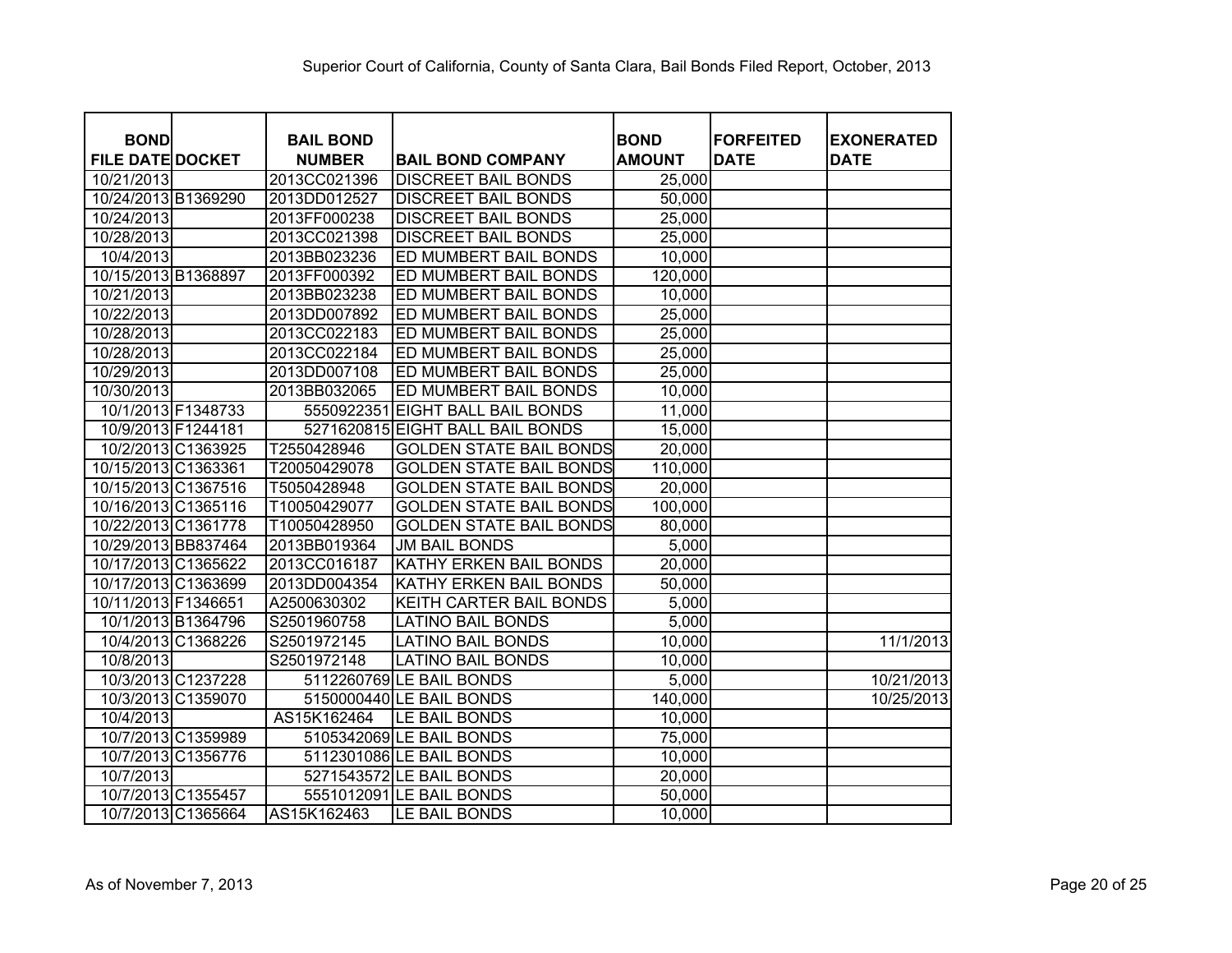| <b>BOND</b>             | <b>BAIL BOND</b> |                           | <b>BOND</b>   | <b>FORFEITED</b> | <b>EXONERATED</b> |
|-------------------------|------------------|---------------------------|---------------|------------------|-------------------|
| <b>FILE DATE DOCKET</b> | <b>NUMBER</b>    | <b>BAIL BOND COMPANY</b>  | <b>AMOUNT</b> | <b>DATE</b>      | <b>DATE</b>       |
| 10/8/2013 C1364764      |                  | 5105346760 LE BAIL BONDS  | 75,000        |                  |                   |
| 10/8/2013               |                  | 5551012088 LE BAIL BONDS  | 55,000        |                  |                   |
| 10/9/2013 C1368325      |                  | 5551019946 LE BAIL BONDS  | 50,000        |                  |                   |
| 10/9/2013 C1368325      |                  | 5551020937 LE BAIL BONDS  | 50,000        |                  |                   |
| 10/9/2013 C1368325      |                  | 5551020940 LE BAIL BONDS  | 30,000        |                  |                   |
| 10/15/2013              |                  | 5105350497 LE BAIL BONDS  | 75,000        |                  |                   |
| 10/15/2013 C1366324     |                  | 5271543530 LE BAIL BONDS  | 20,000        |                  |                   |
| 10/15/2013              |                  | 5271755894 LE BAIL BONDS  | 25,000        |                  |                   |
| 10/15/2013 C1368821     |                  | 5550915975 LE BAIL BONDS  | 40,000        |                  |                   |
| 10/17/2013              |                  | 5550915962 LE BAIL BONDS  | 50,000        |                  |                   |
| 10/21/2013 C1363927     |                  | 5105344401 LE BAIL BONDS  | 80,000        |                  |                   |
| 10/21/2013              | AS15K161271      | LE BAIL BONDS             | 10,000        |                  |                   |
| 10/21/2013              | AS15K163960      | LE BAIL BONDS             | 10,000        |                  |                   |
| 10/23/2013 C1368351     |                  | 5271755881 LE BAIL BONDS  | 25,000        |                  |                   |
| 10/23/2013 C1365835     | AS15K162462      | LE BAIL BONDS             | 5,000         |                  |                   |
| 10/23/2013              | AS30K72117       | LE BAIL BONDS             | 25,000        |                  |                   |
| 10/24/2013              | AS15K162466      | LE BAIL BONDS             | 10,000        |                  |                   |
| 10/25/2013              | AS15K163958      | LE BAIL BONDS             | 10,000        |                  |                   |
| 10/25/2013 C1363542     | AS30K72116       | LE BAIL BONDS             | 16,000        |                  |                   |
| 10/28/2013              |                  | 5271756015 LE BAIL BONDS  | 25,000        |                  |                   |
| 10/7/2013 F1241916      | 2013BB016626     | <b>LIBERTY BAIL BONDS</b> | 10,000        |                  | 10/18/2013        |
| 10/24/2013 C1365844     | 2013DD004372     | <b>LIEN TA BAIL BONDS</b> | 35,000        |                  |                   |
| 10/1/2013 F1348742      | 2013AA103666     | <b>LUNA BAIL BONDS</b>    | 250           |                  |                   |
| 10/1/2013 F1244309      | 2013CC020175     | <b>LUNA BAIL BONDS</b>    | 20,000        |                  |                   |
| 10/1/2013 B1369180      | 2013DD011510     | <b>LUNA BAIL BONDS</b>    | 20,000        |                  |                   |
| 10/1/2013 C1368219      | 2013FF000948     | <b>LUNA BAIL BONDS</b>    | 101,000       |                  |                   |
| 10/2/2013 C1360324      | 2013AA103665     | <b>LUNA BAIL BONDS</b>    | 5,000         |                  |                   |
| 10/2/2013 B1368705      | 2013BB026065     | <b>LUNA BAIL BONDS</b>    | 10,000        |                  |                   |
| 10/2/2013 C1366737      | 2013BB030125     | <b>LUNA BAIL BONDS</b>    | 10,000        | 10/22/2013       |                   |
| 10/3/2013 C1367467      | 2013BB030124     | <b>LUNA BAIL BONDS</b>    | 10,000        |                  |                   |
| 10/3/2013               | 2013CC020950     | <b>LUNA BAIL BONDS</b>    | 15,000        |                  | 10/31/2013        |
| 10/3/2013 C1367349      | 2013DD011650     | <b>LUNA BAIL BONDS</b>    | 50,000        | 11/4/2013        |                   |
| 10/4/2013               | 2013AA092866     | <b>LUNA BAIL BONDS</b>    | 5,000         |                  |                   |
| 10/4/2013 C1365426      | 2013CC020948     | <b>LUNA BAIL BONDS</b>    | 15,000        |                  |                   |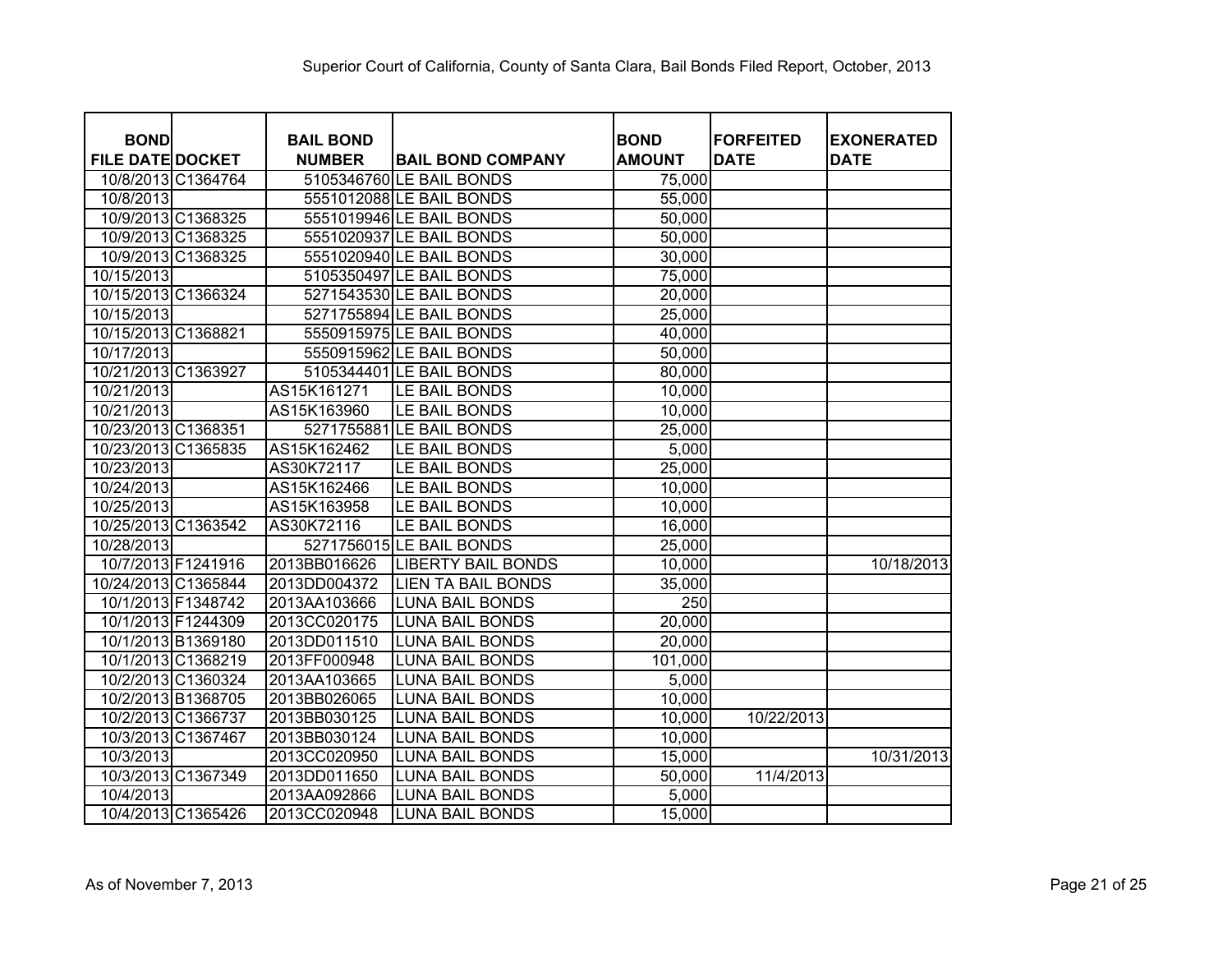| <b>BOND</b>                                   | <b>BAIL BOND</b>             |                                                  | <b>BOND</b>    | <b>FORFEITED</b><br><b>DATE</b> | <b>EXONERATED</b> |
|-----------------------------------------------|------------------------------|--------------------------------------------------|----------------|---------------------------------|-------------------|
| <b>FILE DATE DOCKET</b><br>10/7/2013 B1368300 | <b>NUMBER</b>                | <b>BAIL BOND COMPANY</b>                         | <b>AMOUNT</b>  |                                 | <b>DATE</b>       |
| 10/7/2013 BB943653                            | 2013AA104689                 | <b>LUNA BAIL BONDS</b>                           | 5,000<br>5,000 |                                 |                   |
| 10/7/2013 C1368756                            | 2013AA107047<br>2013DD011052 | <b>LUNA BAIL BONDS</b><br><b>LUNA BAIL BONDS</b> | 25,000         |                                 |                   |
|                                               |                              |                                                  |                |                                 |                   |
| 10/7/2013                                     | 2013DD012007                 | <b>LUNA BAIL BONDS</b>                           | 10,000         |                                 |                   |
| 10/7/2013                                     | 2013EE005600                 | <b>LUNA BAIL BONDS</b>                           | 50,000         |                                 |                   |
| 10/7/2013 C1359374<br>10/8/2013 F1348907      | 2013FF000946                 | <b>LUNA BAIL BONDS</b>                           | 25,000         |                                 |                   |
|                                               | 2013BB030817                 | <b>LUNA BAIL BONDS</b>                           | 10,000         |                                 |                   |
| 10/8/2013 C1225401                            | 2013CC020949                 | <b>LUNA BAIL BONDS</b>                           | 20,000         |                                 |                   |
| 10/8/2013                                     | 2013DD011498                 | <b>LUNA BAIL BONDS</b>                           | 25,000         |                                 |                   |
| 10/8/2013 C1241121                            | 2013EE005511                 | <b>LUNA BAIL BONDS</b>                           | 50,000         |                                 |                   |
| 10/8/2013                                     | 2013EE005512                 | <b>LUNA BAIL BONDS</b>                           | 25,000         |                                 |                   |
| 10/9/2013 C1244667                            | 2013BB026068                 | <b>LUNA BAIL BONDS</b>                           | 5,000          |                                 |                   |
| 10/9/2013 C1241926                            | 2013CC019692                 | <b>LUNA BAIL BONDS</b>                           | 6,000          |                                 |                   |
| 10/9/2013                                     | 2013DD011502                 | <b>LUNA BAIL BONDS</b>                           | 10,000         |                                 |                   |
| 10/9/2013 B1368938                            | 2013DD011503                 | <b>LUNA BAIL BONDS</b>                           | 35,000         |                                 |                   |
| 10/9/2013 C1368396                            | 2013EE005473                 | <b>LUNA BAIL BONDS</b>                           | 100,000        |                                 |                   |
| 10/10/2013 B1262302                           | 2013AA101433                 | <b>LUNA BAIL BONDS</b>                           | 2,000          |                                 |                   |
| 10/10/2013 C1359100                           | 2013EE005480                 | <b>LUNA BAIL BONDS</b>                           | 60,000         |                                 |                   |
| 10/15/2013 C1121423                           | 2013AA107048                 | <b>LUNA BAIL BONDS</b>                           | 5,000          |                                 |                   |
| 10/15/2013                                    | 2013BB031200                 | <b>LUNA BAIL BONDS</b>                           | 5,000          |                                 |                   |
| 10/15/2013                                    | 2013CC021773                 | <b>LUNA BAIL BONDS</b>                           | 25,000         |                                 |                   |
| 10/15/2013                                    | 2013CC021775                 | <b>LUNA BAIL BONDS</b>                           | 25,000         |                                 |                   |
| 10/15/2013                                    | 2013CC021776                 | <b>LUNA BAIL BONDS</b>                           | 20,000         |                                 |                   |
| 10/15/2013                                    | 2013CC021777                 | <b>LUNA BAIL BONDS</b>                           | 25,000         |                                 |                   |
| 10/15/2013 C1365578                           | 2013DD012779                 | <b>LUNA BAIL BONDS</b>                           | 50,000         |                                 |                   |
| 10/16/2013 C1365837                           | 2013BB031440                 | <b>LUNA BAIL BONDS</b>                           | 8,000          |                                 |                   |
| 10/16/2013                                    | 2013CC021771                 | <b>LUNA BAIL BONDS</b>                           | 15,000         |                                 |                   |
| 10/16/2013 F1244895                           | 2013CC021772                 | <b>LUNA BAIL BONDS</b>                           | 10,000         |                                 |                   |
| 10/16/2013 C1367385                           | 2013CC021865                 | <b>LUNA BAIL BONDS</b>                           | 20,000         |                                 |                   |
| 10/16/2013 C1243720                           | 2013DD012829                 | <b>LUNA BAIL BONDS</b>                           | 50,000         |                                 |                   |
| 10/17/2013 B1369332                           | 2013EE005950                 | <b>LUNA BAIL BONDS</b>                           | 75,000         |                                 |                   |
| 10/17/2013                                    | 2013EE006053                 | <b>LUNA BAIL BONDS</b>                           | 75,000         |                                 |                   |
| 10/18/2013 F1347280                           | 2013BB031431                 | <b>LUNA BAIL BONDS</b>                           | 10,000         |                                 |                   |
| 10/18/2013                                    | 2013BB031436                 | <b>LUNA BAIL BONDS</b>                           | 10,000         |                                 |                   |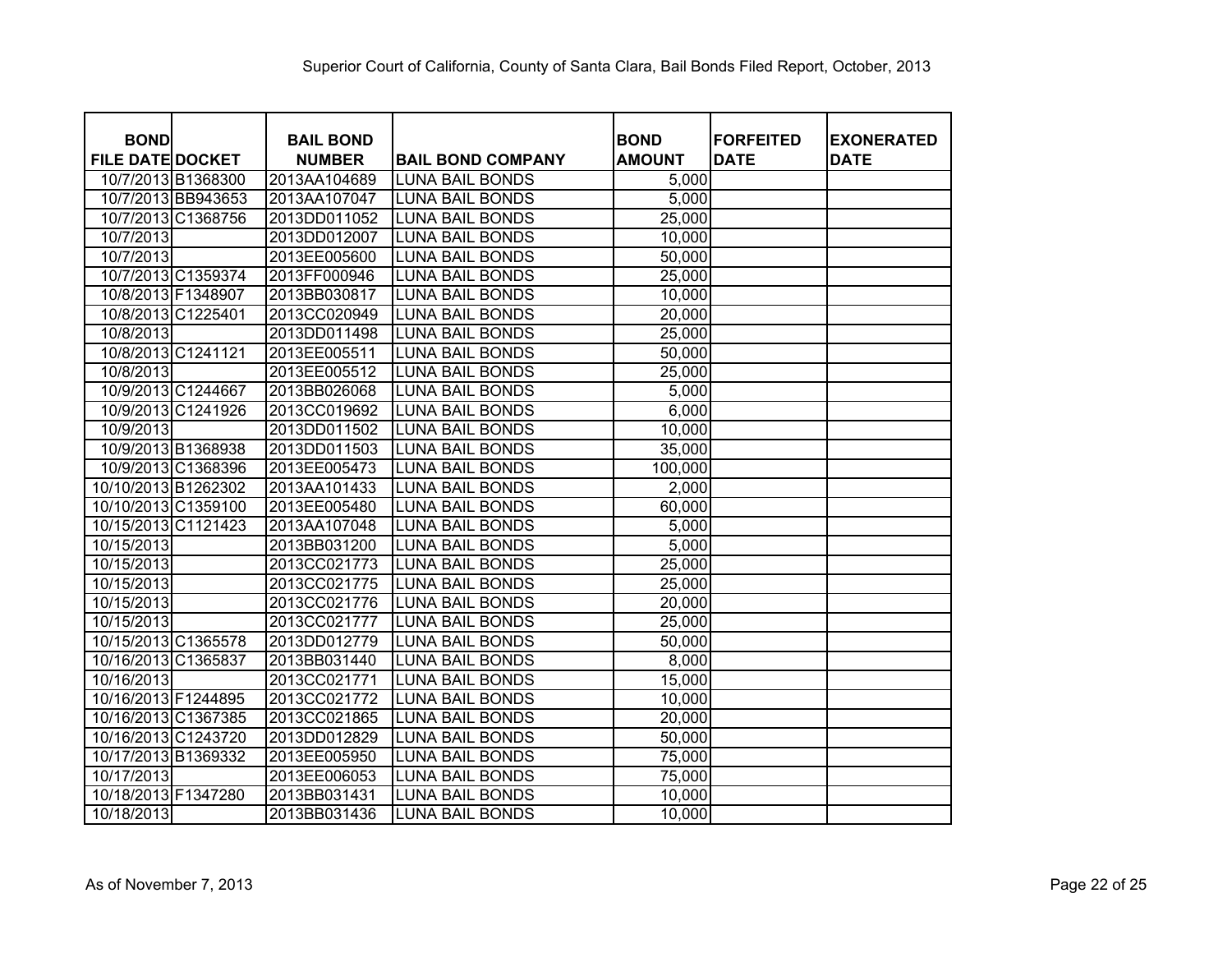| <b>BOND</b>             | <b>BAIL BOND</b> |                           | <b>BOND</b>   | <b>FORFEITED</b> | <b>EXONERATED</b> |
|-------------------------|------------------|---------------------------|---------------|------------------|-------------------|
| <b>FILE DATE DOCKET</b> | <b>NUMBER</b>    | <b>BAIL BOND COMPANY</b>  | <b>AMOUNT</b> | <b>DATE</b>      | <b>DATE</b>       |
| 10/21/2013 C1106137     | 2013AA078845     | <b>LUNA BAIL BONDS</b>    | 2,000         |                  |                   |
| 10/21/2013 B1262291     | 2013BB031435     | <b>LUNA BAIL BONDS</b>    | 10,000        |                  |                   |
| 10/21/2013              | 2013BB031437     | <b>LUNA BAIL BONDS</b>    | 10,000        |                  |                   |
| 10/21/2013              | 2013BB031438     | <b>LUNA BAIL BONDS</b>    | 10,000        |                  |                   |
| 10/21/2013              | 2013BB031439     | <b>LUNA BAIL BONDS</b>    | 10,000        |                  |                   |
| 10/21/2013              | 2013CC021779     | <b>LUNA BAIL BONDS</b>    | 20,000        |                  |                   |
| 10/21/2013              | 2013DD012839     | <b>LUNA BAIL BONDS</b>    | 15,000        |                  |                   |
| 10/22/2013 C1368223     | 2013DD012840     | <b>LUNA BAIL BONDS</b>    | 25,000        |                  |                   |
| 10/23/2013              | 2013CC021778     | <b>LUNA BAIL BONDS</b>    | 25,000        |                  |                   |
| 10/24/2013 C1365080     | 2013AA107673     | <b>LUNA BAIL BONDS</b>    | 5,000         |                  |                   |
| 10/24/2013              | 2013CC021774     | <b>LUNA BAIL BONDS</b>    | 25,000        |                  |                   |
| 10/24/2013 B1369074     | 2013CC021781     | <b>LUNA BAIL BONDS</b>    | 18,000        |                  |                   |
| 10/24/2013              | 2013CC021864     | <b>LUNA BAIL BONDS</b>    | 25,000        |                  |                   |
| 10/24/2013              | 2013CC21780      | <b>LUNA BAIL BONDS</b>    | 25,000        |                  |                   |
| 10/25/2013 C1368087     | 2013BB031930     | <b>LUNA BAIL BONDS</b>    | 10,000        |                  |                   |
| 10/28/2013              | 2013BB026067     | <b>LUNA BAIL BONDS</b>    | 11,000        |                  |                   |
| 10/28/2013 F1348803     | 2013BB031912     | <b>LUNA BAIL BONDS</b>    | 10,000        |                  |                   |
| 10/28/2013              | 2013BB031928     | <b>LUNA BAIL BONDS</b>    | 11,000        |                  |                   |
| 10/28/2013              | A3012347441      | <b>LUNA BAIL BONDS</b>    | 13,046,828    |                  |                   |
| 10/29/2013              | 2013BB031921     | <b>LUNA BAIL BONDS</b>    | 11,000        |                  |                   |
| 10/29/2013 B1259802     | 2013CC022324     | <b>LUNA BAIL BONDS</b>    | 25,000        |                  |                   |
| 10/29/2013              | 2013CC022342     | <b>LUNA BAIL BONDS</b>    | 15,000        |                  |                   |
| 10/30/2013 C1367343     | 2013AA109465     | <b>LUNA BAIL BONDS</b>    | 3,000         |                  |                   |
| 10/30/2013 F1346311     | 2013CC021863     | <b>LUNA BAIL BONDS</b>    | 25,000        |                  |                   |
| 10/31/2013              | 2013CC022323     | <b>LUNA BAIL BONDS</b>    | 25,000        |                  |                   |
| 10/17/2013 C1244064     | A500683464       | <b>MCMAINS BAIL BONDS</b> | 5,000         |                  |                   |
| 10/29/2013 BB728102     | A2500666668      | <b>MCMAINS BAIL BONDS</b> | 25,000        |                  |                   |
| 10/1/2013               | 2013BB030259     | PACIFIC COAST BAIL BONDS  | 10,000        |                  |                   |
| 10/1/2013 B1369048      | 2013CC020028     | PACIFIC COAST BAIL BONDS  | 10,000        |                  |                   |
| 10/4/2013               | 2013BB030331     | PACIFIC COAST BAIL BONDS  | 10,000        |                  |                   |
| 10/4/2013               | 2013DD012062     | PACIFIC COAST BAIL BONDS  | 45,000        |                  |                   |
| 10/7/2013               | 2013FF000947     | PACIFIC COAST BAIL BONDS  | 200,000       |                  |                   |
| 10/9/2013 C1236353      | 2013BB030260     | PACIFIC COAST BAIL BONDS  | 5,000         |                  |                   |
| 10/9/2013 B1368743      | 2013DD012050     | PACIFIC COAST BAIL BONDS  | 35,000        |                  |                   |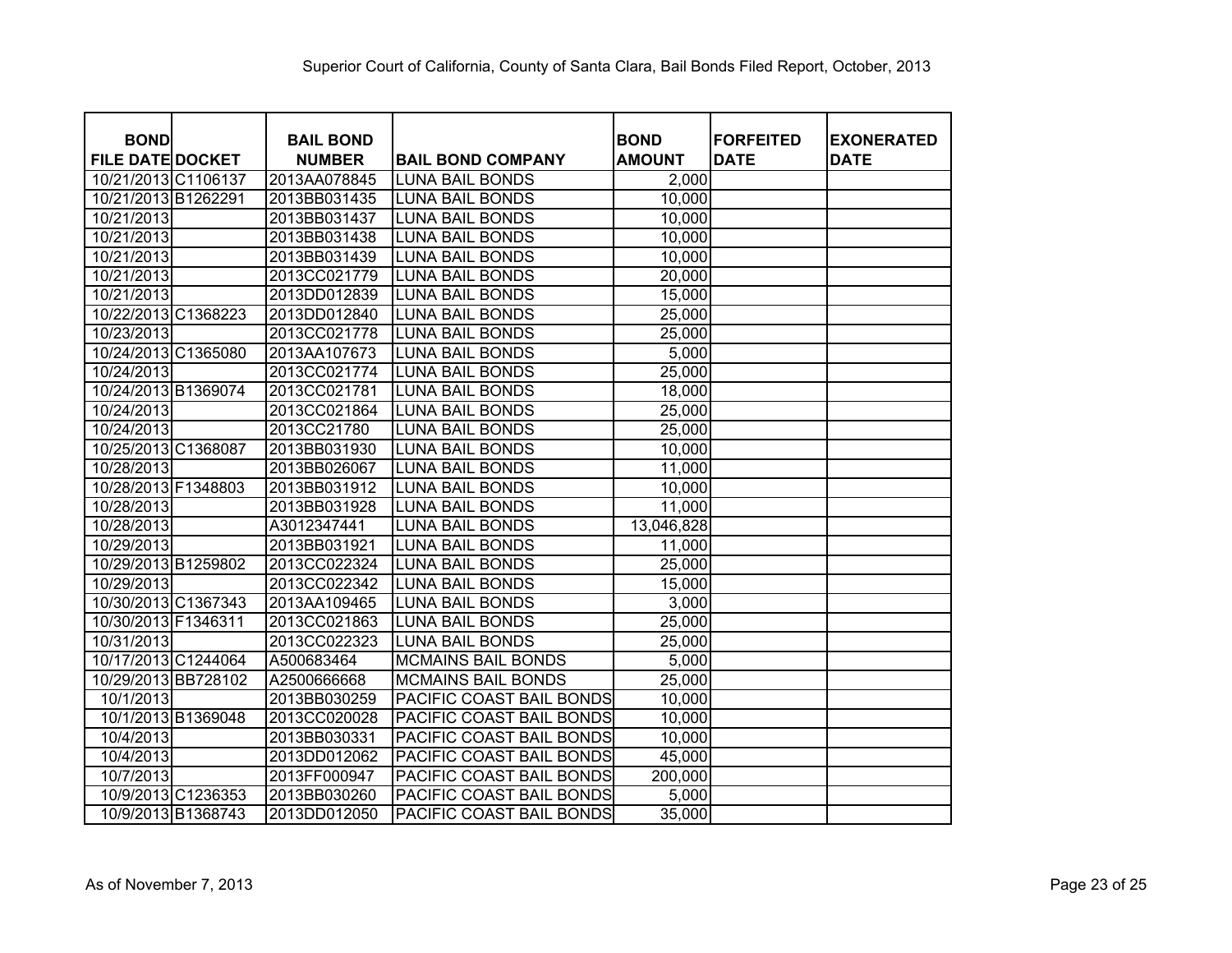| <b>BOND</b>             | <b>BAIL BOND</b> |                                | <b>BOND</b>   | <b>FORFEITED</b> | <b>EXONERATED</b> |
|-------------------------|------------------|--------------------------------|---------------|------------------|-------------------|
| <b>FILE DATE DOCKET</b> | <b>NUMBER</b>    | <b>BAIL BOND COMPANY</b>       | <b>AMOUNT</b> | <b>DATE</b>      | <b>DATE</b>       |
| 10/9/2013               | 2013DD012061     | PACIFIC COAST BAIL BONDS       | 10,000        |                  |                   |
| 10/9/2013               | 2013EE005877     | PACIFIC COAST BAIL BONDS       | 25,000        |                  |                   |
| 10/15/2013 BB834899     | 2013CC021784     | PACIFIC COAST BAIL BONDS       | 15,000        |                  |                   |
| 10/15/2013              | 2013CC021785     | PACIFIC COAST BAIL BONDS       | 25,000        |                  |                   |
| 10/15/2013              | 2013EE005878     | PACIFIC COAST BAIL BONDS       | 50,000        |                  |                   |
| 10/17/2013              | 2013BB031213     | PACIFIC COAST BAIL BONDS       | 10,000        |                  |                   |
| 10/22/2013              | 2013CC022138     | PACIFIC COAST BAIL BONDS       | 25,000        |                  |                   |
| 10/22/2013              | 2013DD012049     | PACIFIC COAST BAIL BONDS       | 20,000        |                  |                   |
| 10/23/2013 F1348312     | 2013AA103309     | PACIFIC COAST BAIL BONDS       | 5,000         |                  |                   |
| 10/30/2013              | 2013CC022136     | PACIFIC COAST BAIL BONDS       | 1,000         |                  |                   |
| 10/31/2013 C1368667     | 2013CC022139     | PACIFIC COAST BAIL BONDS       | 1,000         |                  | 11/5/2013         |
| 10/31/2013 C1368562     | 2013DD013022     | PACIFIC COAST BAIL BONDS       | 30,000        |                  |                   |
| 10/1/2013 C1105057      | AS15K161275      | SANTA CRUZ BAIL BONDS          | 5,000         |                  |                   |
| 10/1/2013 C1355364      | AS15K161276      | SANTA CRUZ BAIL BONDS          | 1,000         |                  |                   |
| 10/15/2013              | 2013DD004371     | <b>TALIEN BAIL BONDS</b>       | 30,000        |                  |                   |
| 10/4/2013               | 2013CC018945     | <b>TAPOUT BAIL BONDS</b>       | 30,000        |                  | 10/17/2013        |
| 10/4/2013               | 2013DD011595     | <b>TAPOUT BAIL BONDS</b>       | 35,000        |                  | 10/17/2013        |
| 10/7/2013               | 2013DD011597     | <b>TAPOUT BAIL BONDS</b>       | 35,000        |                  |                   |
| 10/9/2013 B1368395      | 2013BB025798     | <b>TAPOUT BAIL BONDS</b>       | 10,000        |                  |                   |
| 10/9/2013 C1367706      | 2013EE005562     | <b>TAPOUT BAIL BONDS</b>       | 35,000        |                  |                   |
| 10/15/2013              | 2013CC020021     | <b>TAPOUT BAIL BONDS</b>       | 25,000        |                  |                   |
| 10/17/2013 C1365265     | 2013BB031371     | <b>TAPOUT BAIL BONDS</b>       | 7,000         |                  |                   |
| 10/18/2013 C1364357     | 2013CC020019     | <b>TAPOUT BAIL BONDS</b>       | 25,000        |                  |                   |
| 10/21/2013              | 2013BB031372     | <b>TAPOUT BAIL BONDS</b>       | 10,000        |                  |                   |
| 10/23/2013 C1237908     | 2013AA106858     | <b>TAPOUT BAIL BONDS</b>       | 5,000         |                  |                   |
| 10/24/2013 C1122461     | 2013AA106859     | <b>TAPOUT BAIL BONDS</b>       | 5,000         |                  |                   |
| 10/28/2013              | 2013EE002648     | <b>TAPOUT BAIL BONDS</b>       | 30,000        |                  |                   |
| 10/29/2013 C1231663     | 2013AA056156     | <b>TAPOUT BAIL BONDS</b>       | 5,000         |                  |                   |
| 10/16/2013              | IS15K278557      | <b>TEDD WALLACE BAIL BONDS</b> | 10,000        |                  |                   |
| 10/17/2013              | IS30K149610      | <b>TEDD WALLACE BAIL BONDS</b> | 10,000        |                  |                   |
| 10/2/2013               | AS50K46010       | THANG VO BAIL BONDS            | 35,000        |                  |                   |
| 10/16/2013              | AS15K162041      | THANG VO BAIL BONDS            | 10,000        |                  |                   |
| 10/4/2013               | 2013CC016402     | THE CLUBS' BAIL BONDS          | 15,000        |                  |                   |
| 10/8/2013               | AS100127566      | TONY DIAZ BAIL BONDS           | 75,000        |                  |                   |